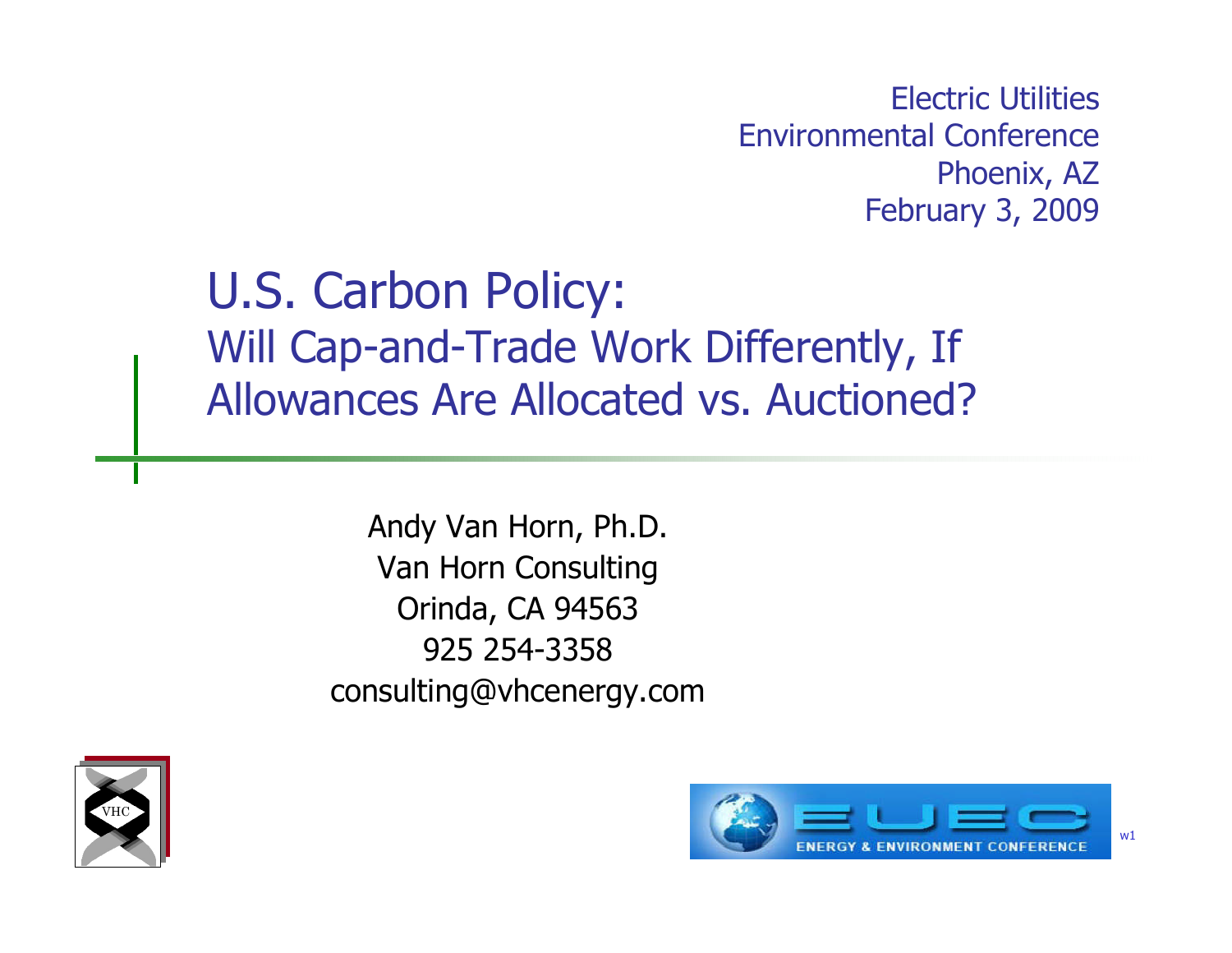# Focus of this Talk

- **Under a cap-and-trade program, reductions in** compliance costs, profits from allowance trading and prospective profits from deploying new technologies will provide incentives to reduce greenhouse gas (GHG) emissions.
- **This talk will discuss issues surrounding administrative allowance allocations** and **allowance auctions,** which are the main mechanisms for distributing GHG emission allowances.
- Key unanswered questions are:
	- Will the Cap-and-Trade Market Work Differently, If Allowances Are Allocated vs. Auctioned?,
	- How Should Allowances Be Allocated?, and
	- **How Should Auction Revenues Be Distributed?**

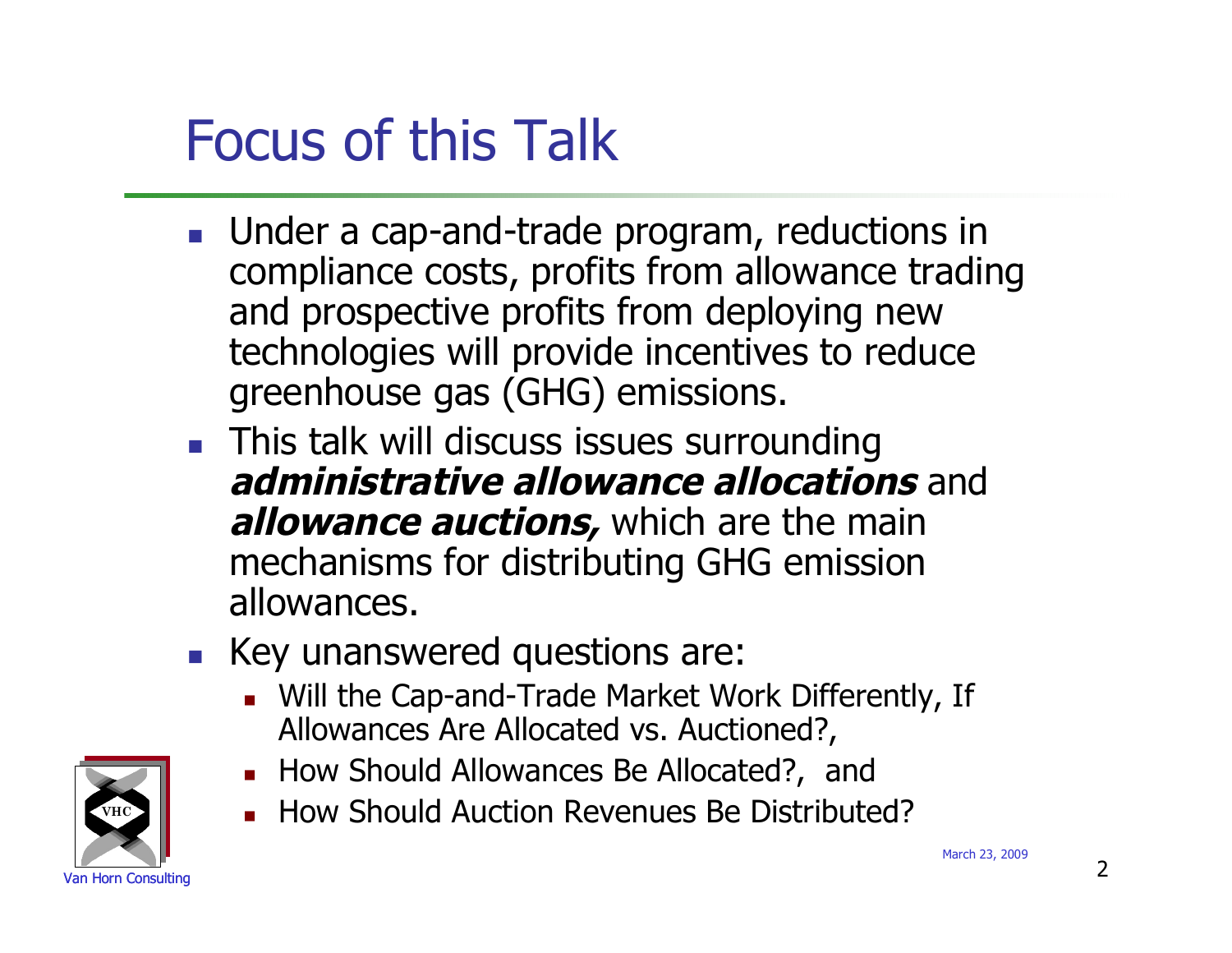# Topics

|                             | • Will Cap-and-Trade Work Differently, If<br>Allowances Are Allocated vs. Auctioned? |    |
|-----------------------------|--------------------------------------------------------------------------------------|----|
|                             |                                                                                      |    |
|                             | • Cap-and-Trade Basics                                                               | 6  |
| $\mathcal{L}_{\mathcal{A}}$ | <b>Tenets for Distributing Emission Allowances</b>                                   | 8  |
|                             | Administrative Allocation of Allowances                                              | 11 |
| n.                          | <b>Allowance Auctions</b>                                                            | 15 |
|                             | Revenue and Fee Distributions                                                        | 18 |
|                             | <b>Experience with GHG Auctions</b>                                                  | 20 |
|                             | • Auctions vs. Administrative Allocation:                                            |    |
|                             | Points to Consider                                                                   | 22 |
|                             | Questions that Should Be Answered                                                    | 28 |
|                             | Appendix - Equitable Allowance Allocation                                            | 30 |
|                             | About Van Horn Consulting                                                            |    |
|                             |                                                                                      |    |

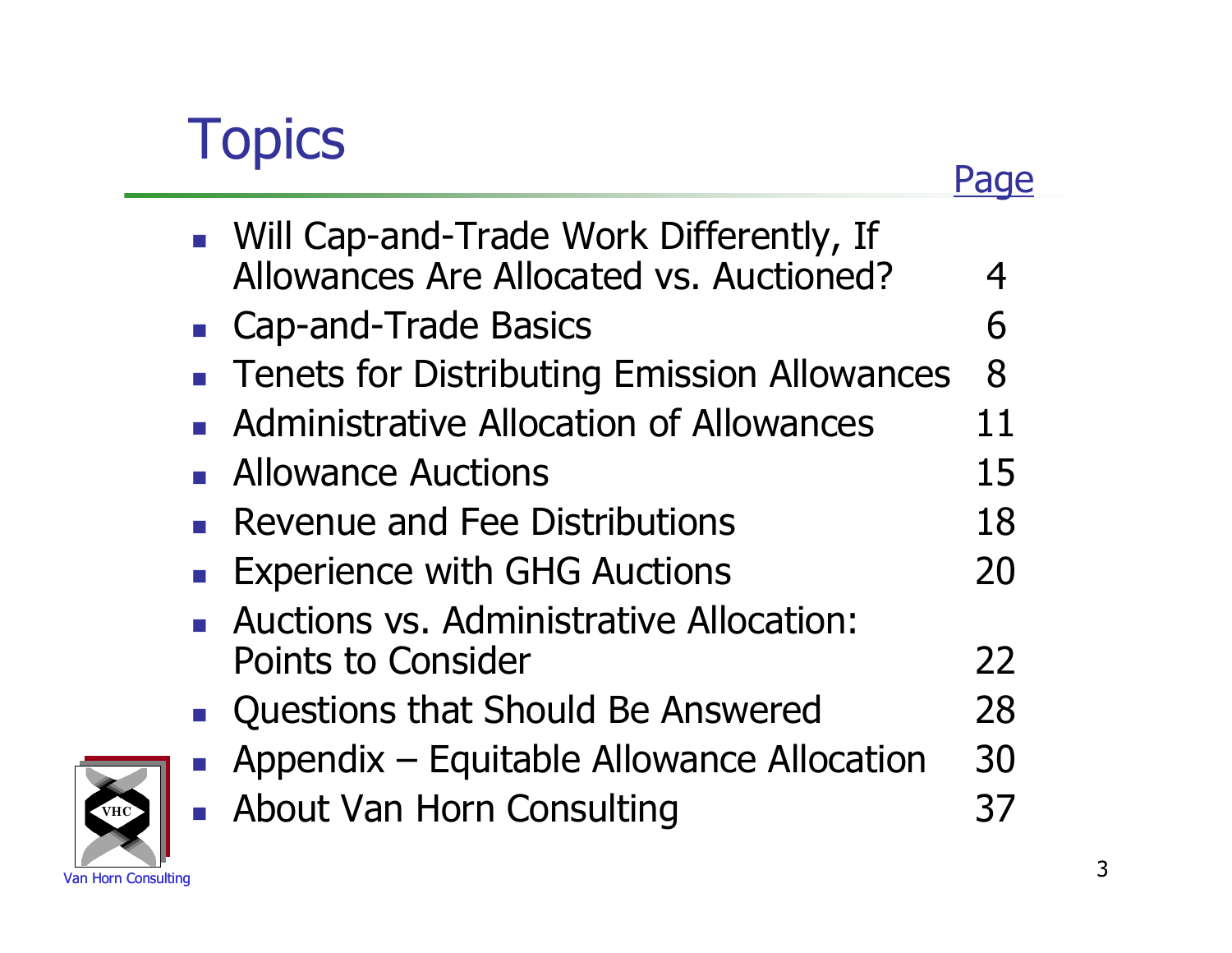#### Will Cap and Trade Work Differently, If Allowances Are Allocated vs. Auctioned?

- **Because of market interactions and different** incentives to potential participants, GHG emissions allowance, electricity, technology and energy markets could behave differently under Administrative Allocation vs. Auction schemes.
- Because the annual market value of GHG allowances in the U.S. alone has been estimated to be on the order of \$100 to \$370 billion, it is important to understand market interactions and differing incentives.
- **Two related questions:** 
	- **How should the initial market value of GHG allowances** be distributed?



**No.** What will be the equity and efficiency impacts of the chosen distribution method(s)?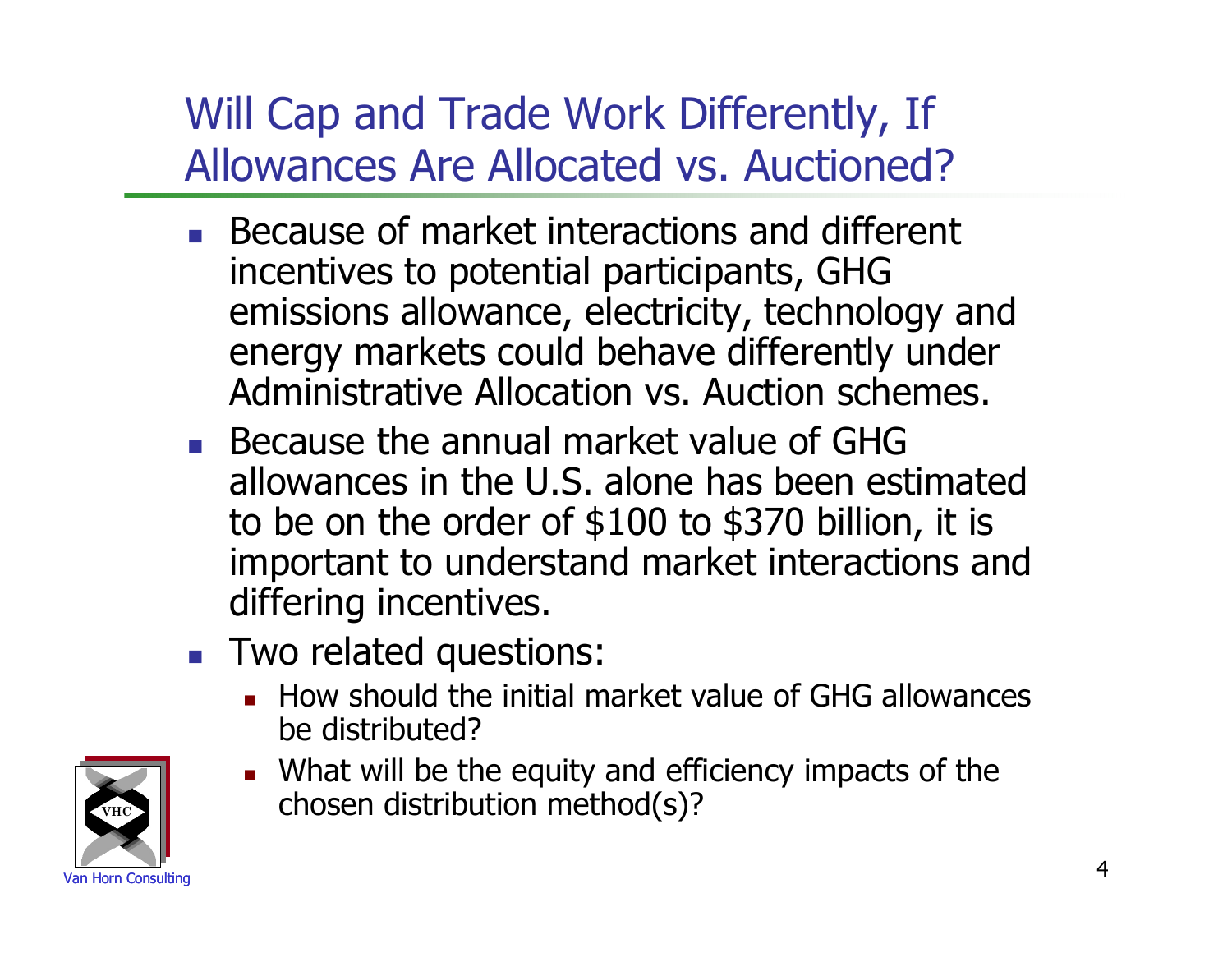Will Cap and Trade Work Differently, If Allowances Are Allocated vs. Auctioned?

- **Current studies estimate compliance costs, energy** prices, effects on electric rates and economy-wide impacts under a variety of assumptions about future caps, technologies and allowance prices.
- **These studies assume well-functioning, reliable** markets, independent of allowance allocation methods and the initial distribution of allowances.
- **They also assume broad participation, liquid** markets and seamless trading.

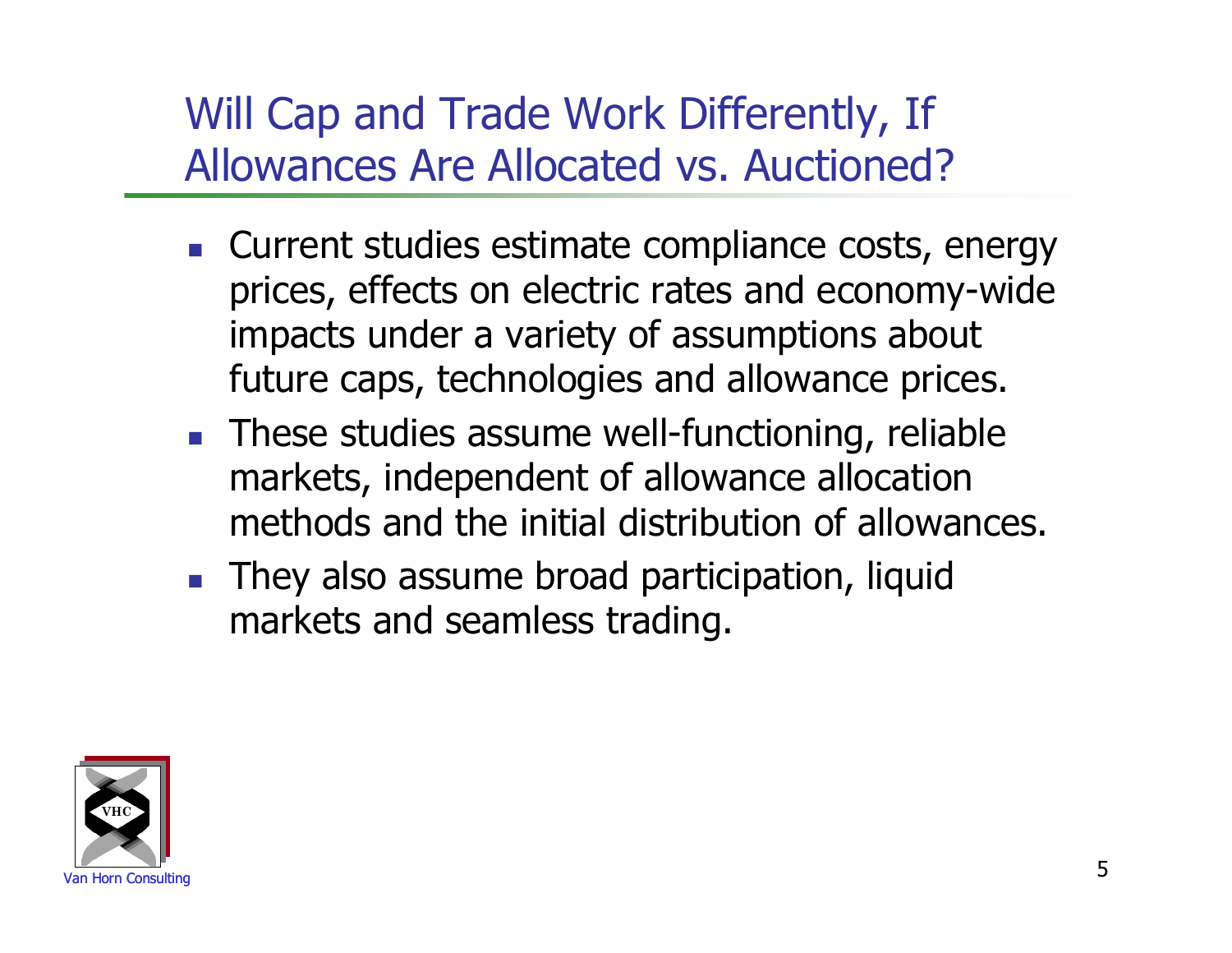# Cap-and-Trade Basics

- GHG allowances measured in tonnes of  $CO<sub>2</sub>$ equivalent emissions  $(CO<sub>2</sub>e)$  will be issued for each year of the program. One allowance of a current or prior year vintage must be surrendered after the end of the compliance period for each tonne of emissions.
- **The number of allowances issued will decline over** time to match the annual emissions "cap."
- **Tradable allowances will enable diverse emission** sources in different locations to reduce emissions at locations where it is cost-effective.

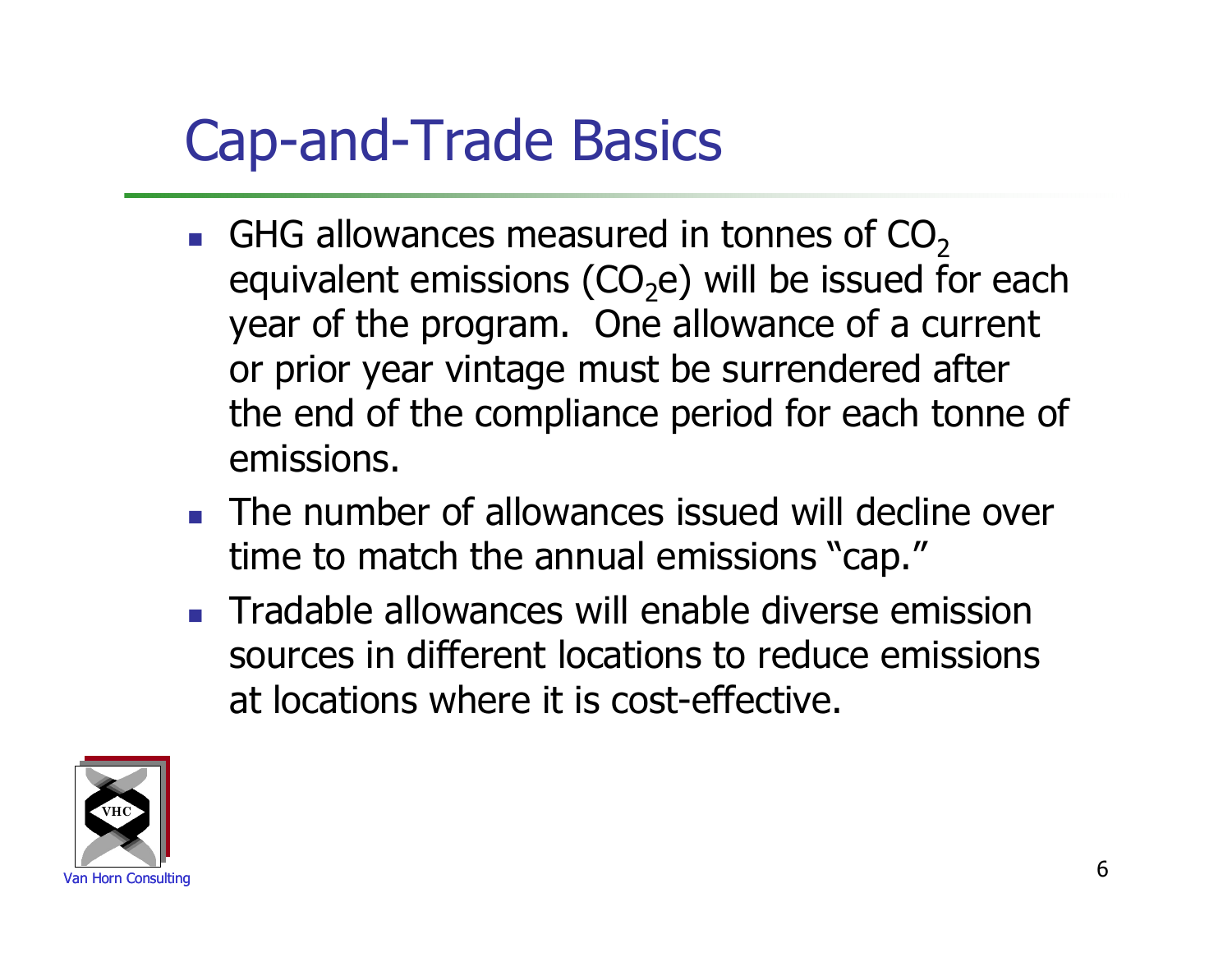# Cap-and-Trade Basicscont'd

- **Market rules** will define the points of regulation / compliance entities, allowance distribution methods, compliance periods, banking, borrowing, use of offsets, trading restrictions and other rules governing the allowance market.
- **Potential profits** from reducing compliance costs under cap-and-trade will encourage venture capitalists, technologists, innovators, investors and entrepreneurs, who believe they can reduce emissions at lower costs than the costs of complying by purchasing allowances.

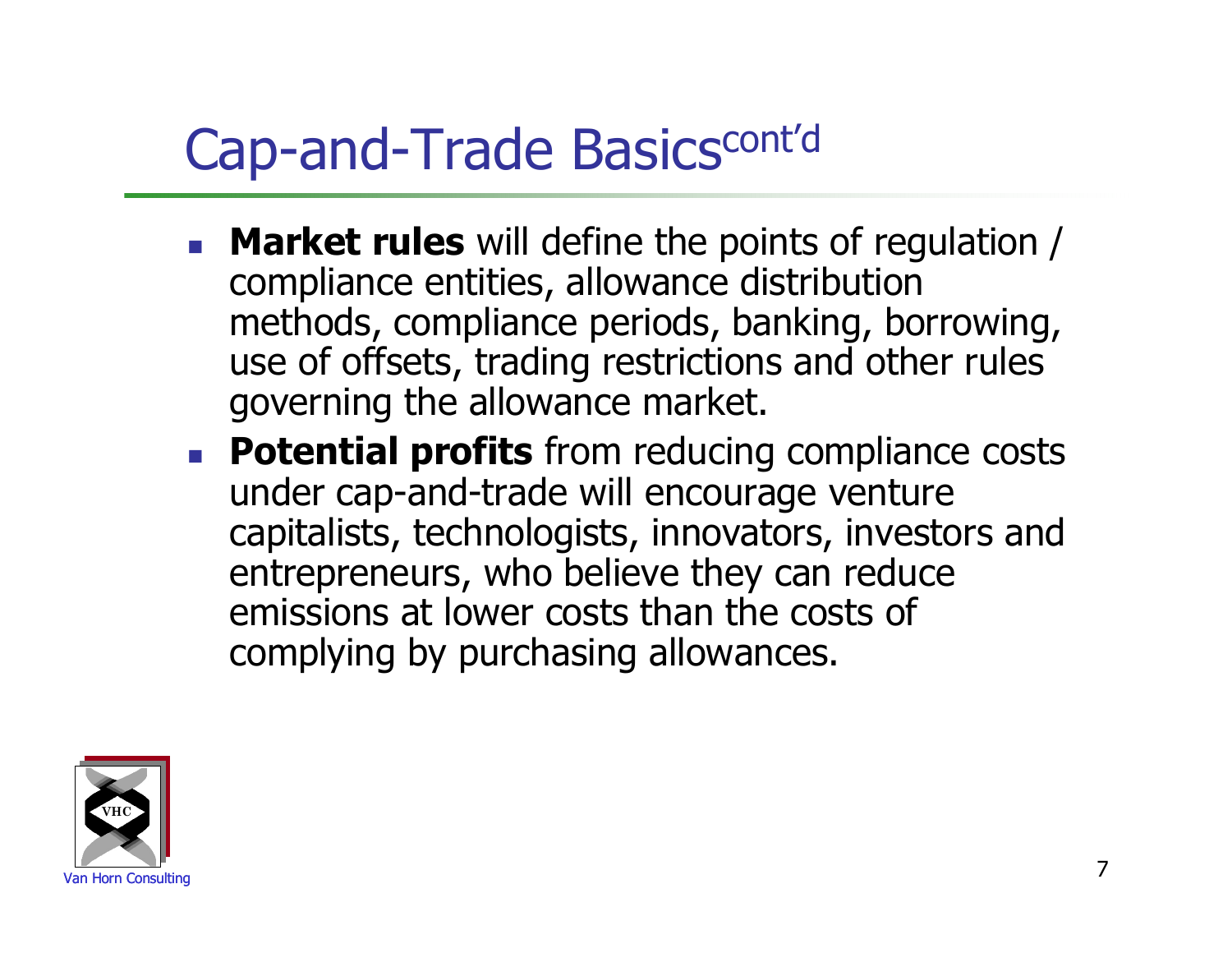#### Tenets for Distributing GHG Allowances

- **Provide GHG emitters with an allowance supply** matched over time to the declining cap on emissions.
- **Example 2** Create integrity, liquidity and fungibility of allowances, in order to:
	- Send a market price signal that reflects the marginal costs of emission reductions,
	- Bring about widespread market participation,
	- **Promote cost-effective trading across state and** international boundaries,
	- **Provide incentives to invest in research, development and** commercialization of low-emitting technologies, and
	- Encourage allowance trading and, thereby, reduce the costs of compliance with the emissions cap.

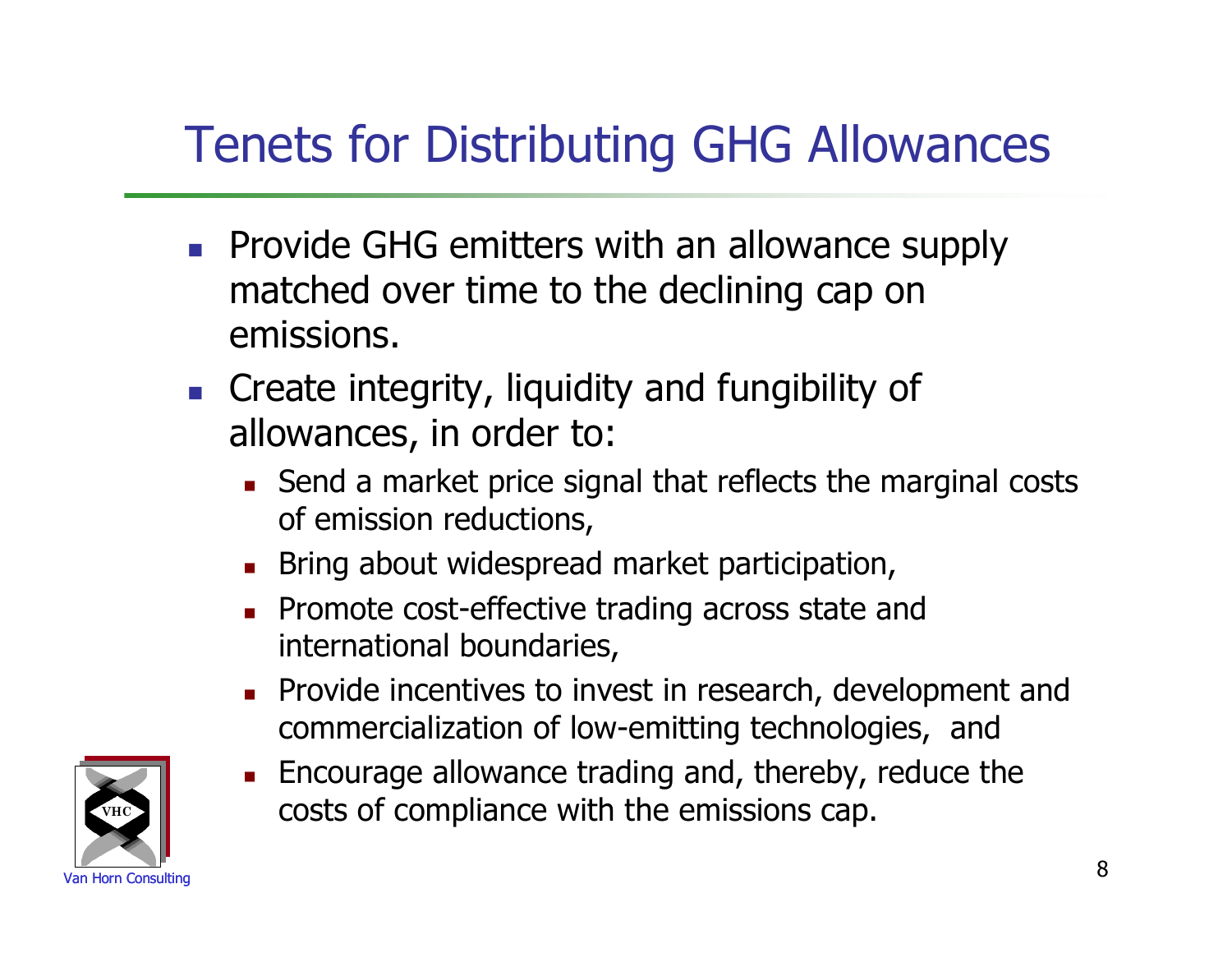#### Tenets for Distributing GHG Allowances<sup>cont'd</sup>

- **Ease the transition of affected firms and individuals** to a future where the costs of GHG emissions are internalized in operating and investment decisions.
- **Moderate disruption to existing operations,** contracts and practices.
- **Minimize administrative and transaction costs for** compliance and trading.
- $\blacksquare$  Help alleviate concerns about the distributional equity of compliance costs.
	- Equity issues can be addressed by the allocation of auction revenues/fees or revenue rights, rather than allowances themselves.

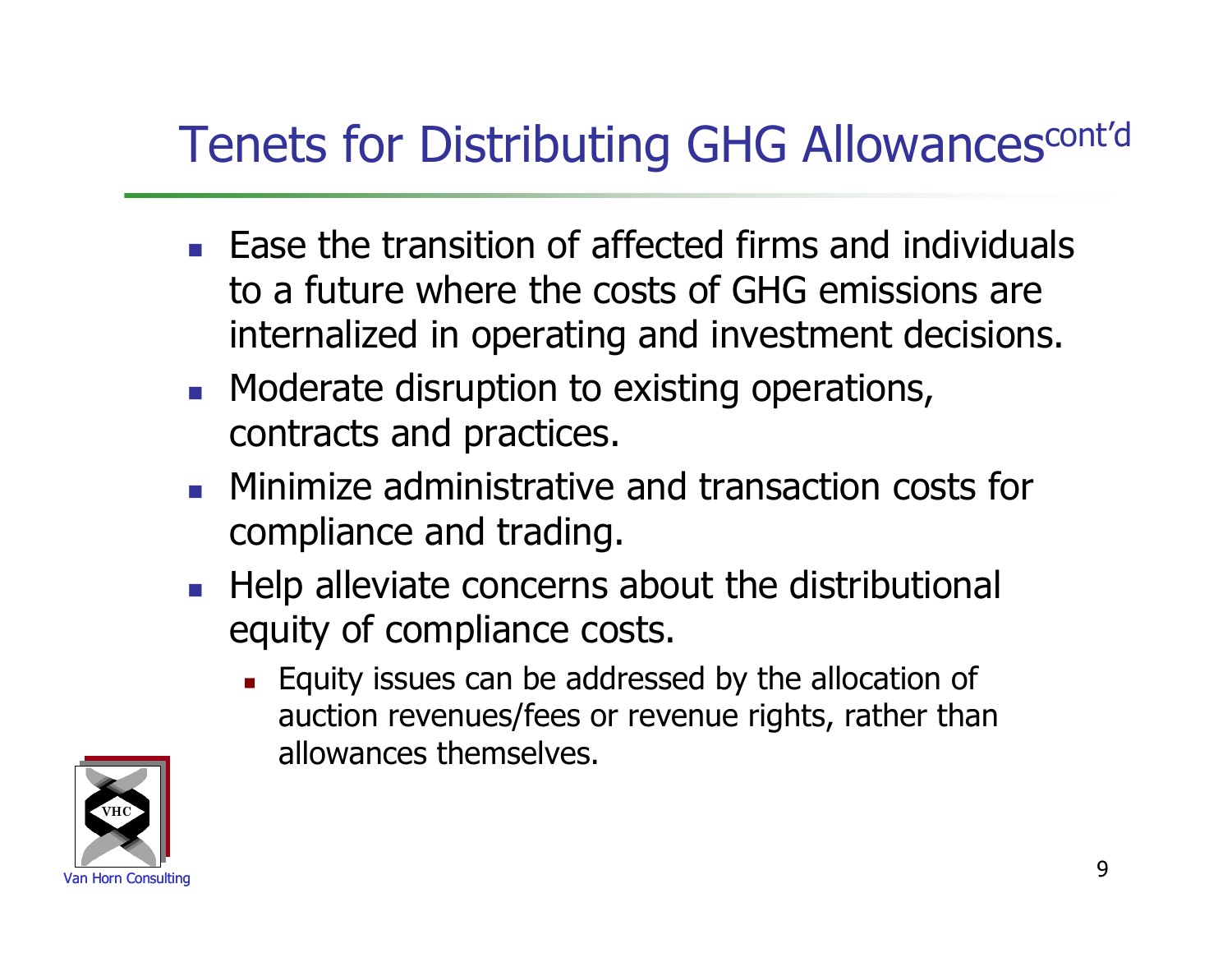#### Tenets for Distributing GHG Allowances<sup>cont'd</sup>

- **Provide a mechanism to enforce reductions, penalize** non-compliance and realize profits from successful emission reduction projects.
	- **Profits are an essential motivation, and**
	- Profitability is necessary to sustain reductions over decades.
- **Promote simplicity, certainty, compatibility and** stability in affected markets, including emissions, technologies, energy and financial markets.
	- The European Union Emissions Trading Scheme (EU ETS) is well-established and consistent with the Kyoto Protocol.
	- The success of the Clean Development Mechanism (CDM) or its successor depends on the integrity and robustness of a post-2012 global market for allowances.

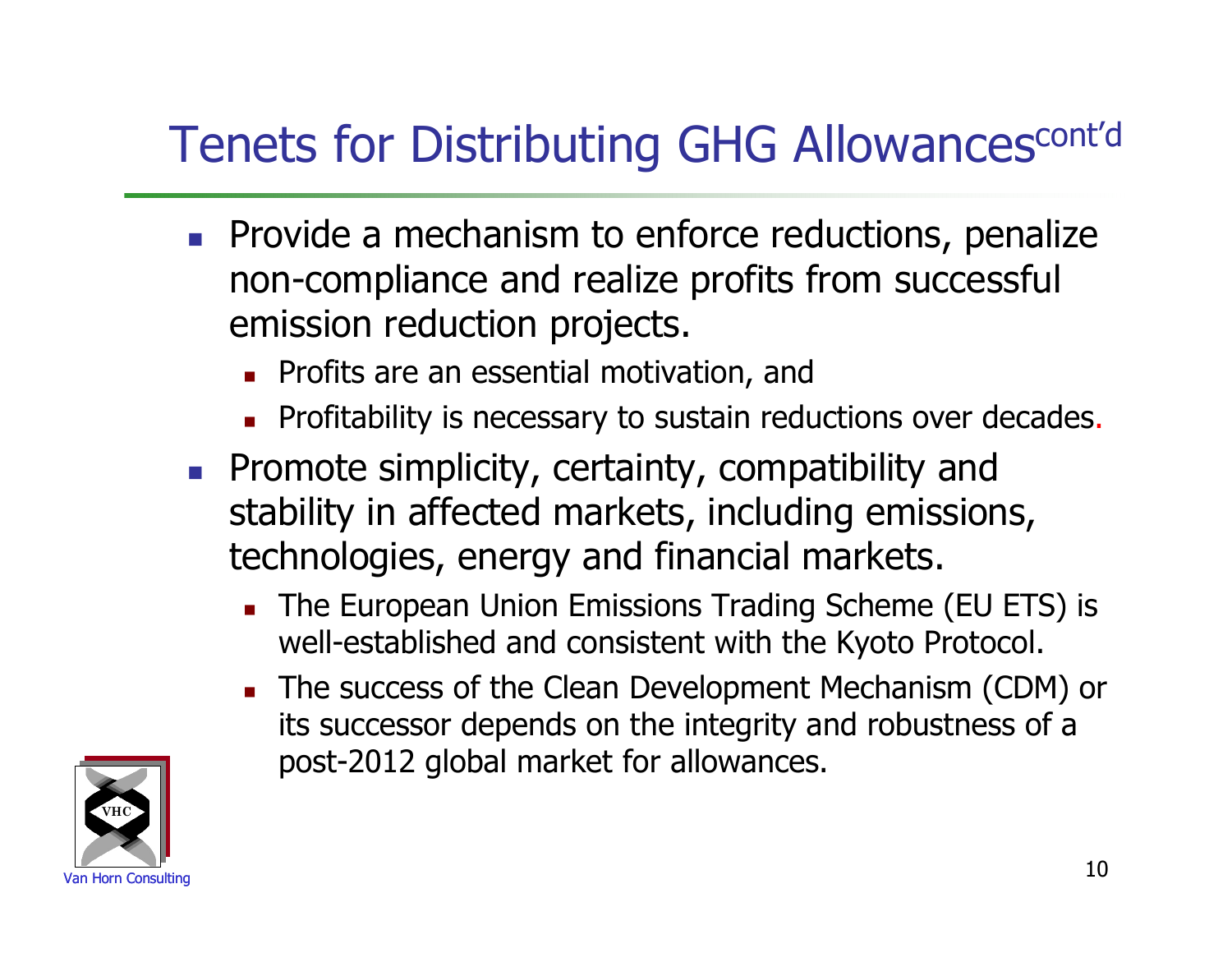# Administrative Allocation of Allowances

- **Administrative Allocations** under source-based cap-and-trade would distribute allowances for free or for a fee:
	- To emission sources in perpetuity or for a period of years in advance, as in U.S. SO<sub>2</sub>, NOx and EU ETS Phase 1 markets,
	- To electric power providers/Local Distribution Companies, who could sell allowances to offset increases in electric rates,
		- **LDC** power costs will exhibit seasonality, while revenues from allowance sales may peak at the end of mandated compliance periods of 3 years or longer.
		- If electric rates to consumers are lowered by receipt of allowance revenues, this could result in over-consumption, since true GHG costs have not been fully internalized.
	- **To other entities or for reserves for new entrants.**

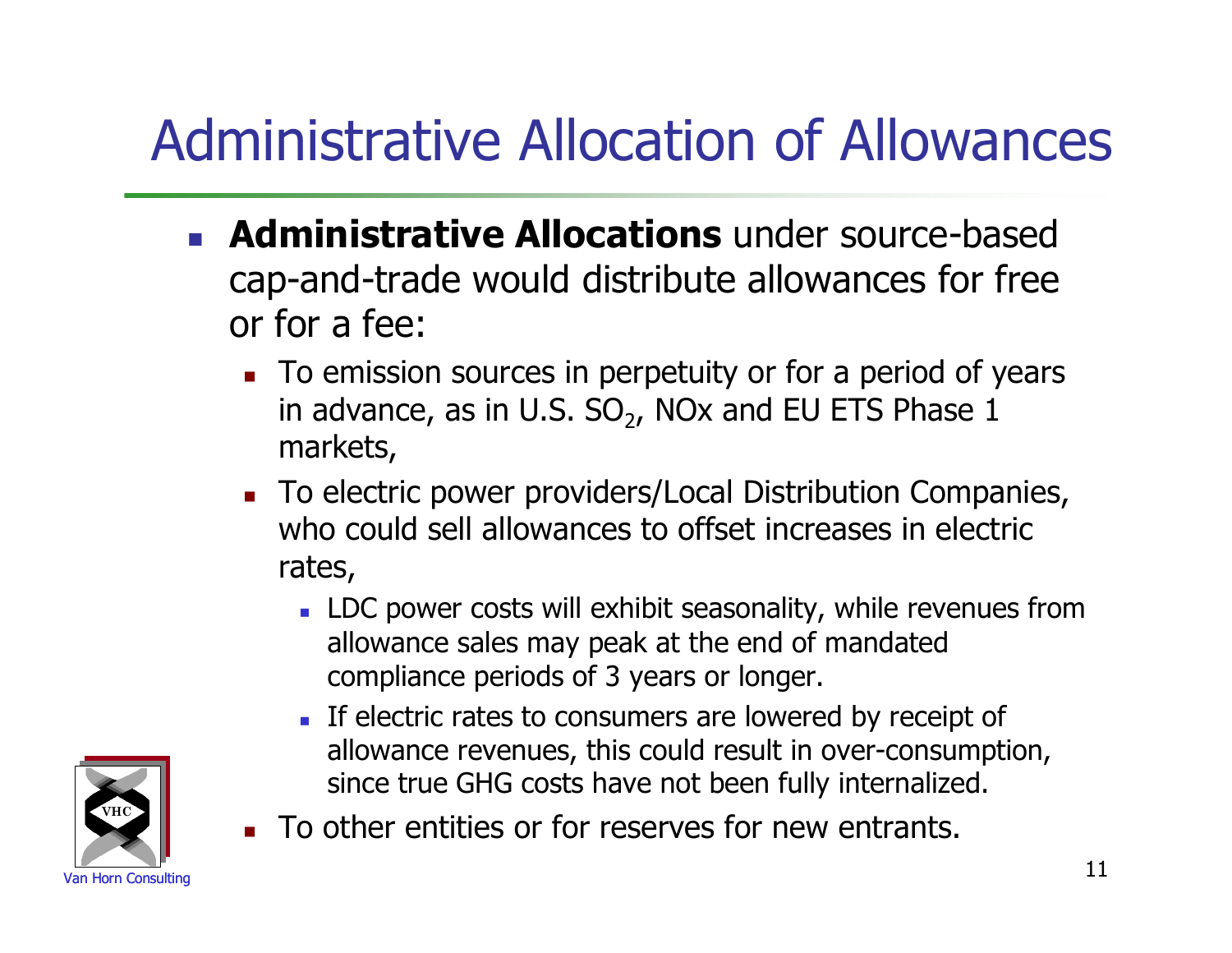# Administrative Allocation Methods

- **Administrative Allocations** might be based on:
	- **Historical emission tonnages during selected** base years,
	- **Example 2** Calculated annual emission tonnages, and
	- Designated set asides for new entrants.
- **The choice of any allocation formula and** modifications to it will be influenced by politics.

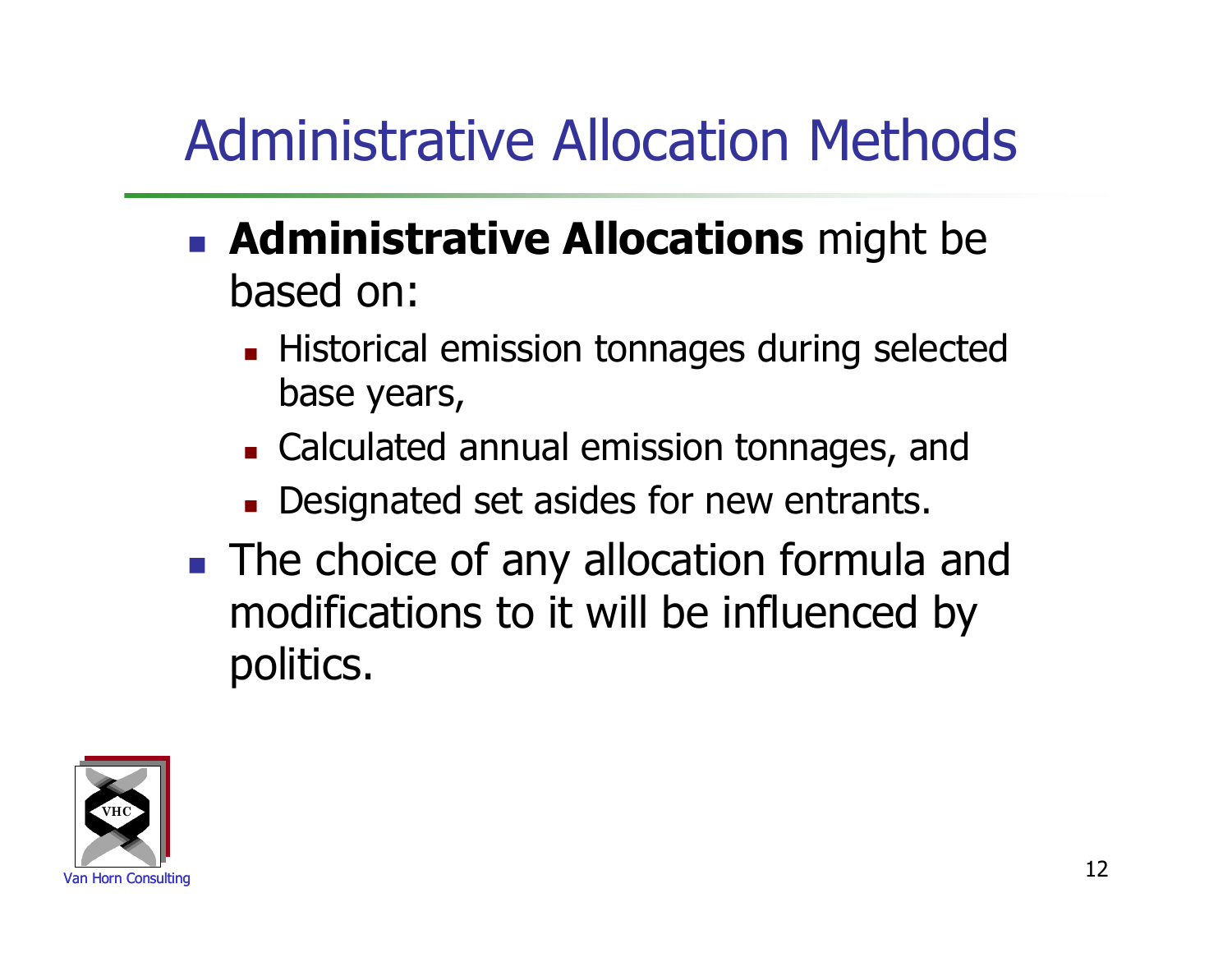# Alternative Methods

#### for Calculating Allowance Tonnages

- Specified Input Rate x Input in a base year  $-$  e.g., Specified  $CO<sub>2</sub>$  per ton of coal multiplied by annual tons consumed.
- Specified Output Rate x Product Output in an historical year  $-$ Specified  $CO<sub>2</sub>$  per MWh x annual MWh output.
	- Output Rates could be differentiated by fuel type (coal or natural gas) and combustion technology.
	- **In some proposals, non-fossil electric generation sources would be** allocated allowances.
- **Tonnages may be allocated in perpetuity, declining** proportionally with the cap or might be updated each year based on output in the prior year.
- **Updating allocations yearly based on prior year operations** would change today's marginal costs of allowances and create different incentives for the continued use/retirement of existing assets. Updating would be less efficient, introduce uncertainty and, administratively, would be more cumbersome than allocations fixed at the outset.

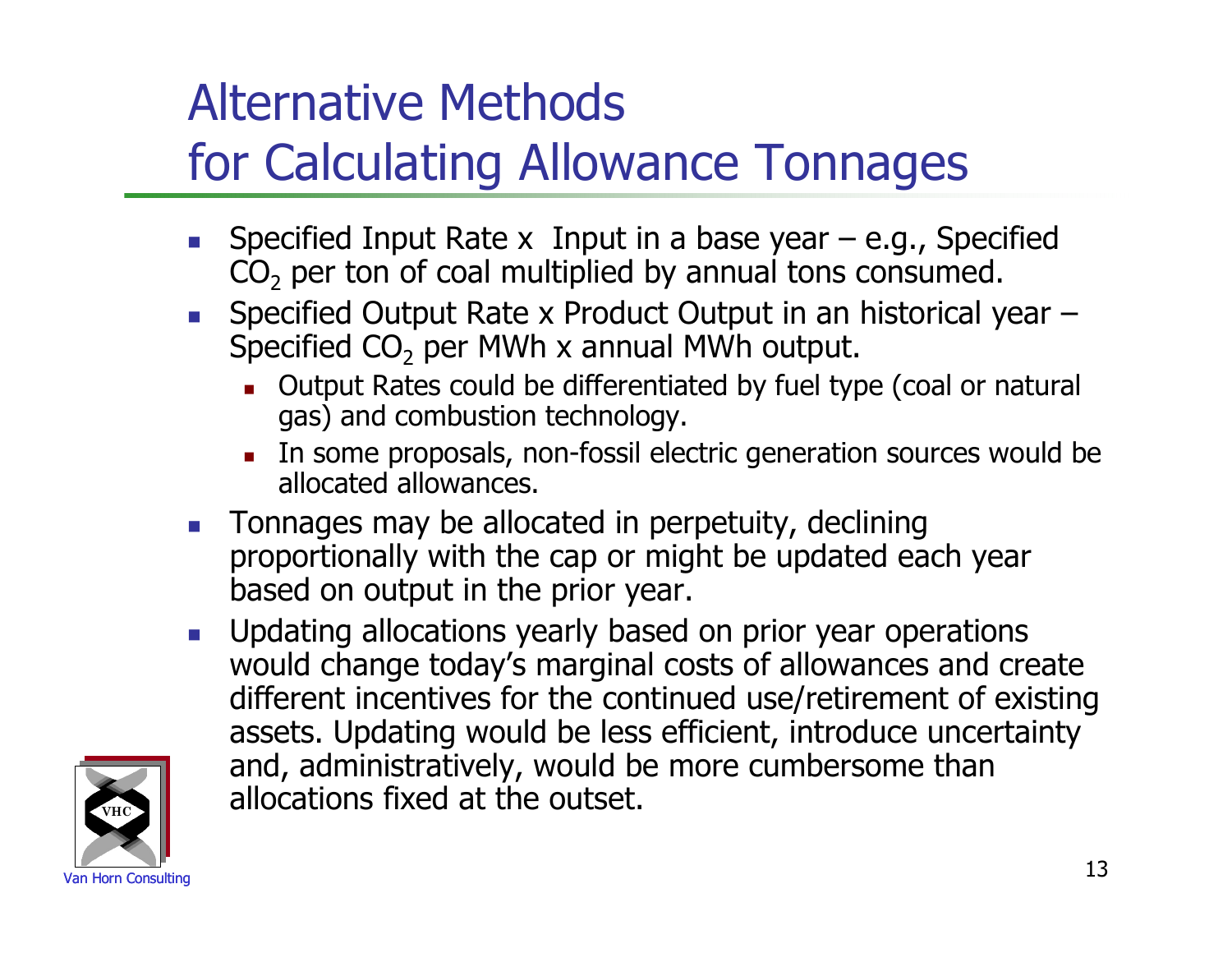### More About Administrative Allocations

- **Traders and other market participants would buy** & sell allowances in secondary markets.
- **There is concern about potential "windfall profits,"** if "over-allocation" occurs.
	- For regulated utilities the costs of and revenues from trading will flow through to ratepayers.
	- **EXECUTE:** Accurate GHG inventories can improve the allocation process.
	- **Deta Theorm 10 To 10 Sep 2018** To be a primary cause of "windfall" profits.
		- Over-allocation leads to lower allowance prices.
		- Other factors, including market interactions, will affect the ability to make profits in energy and emissions allowance markets.

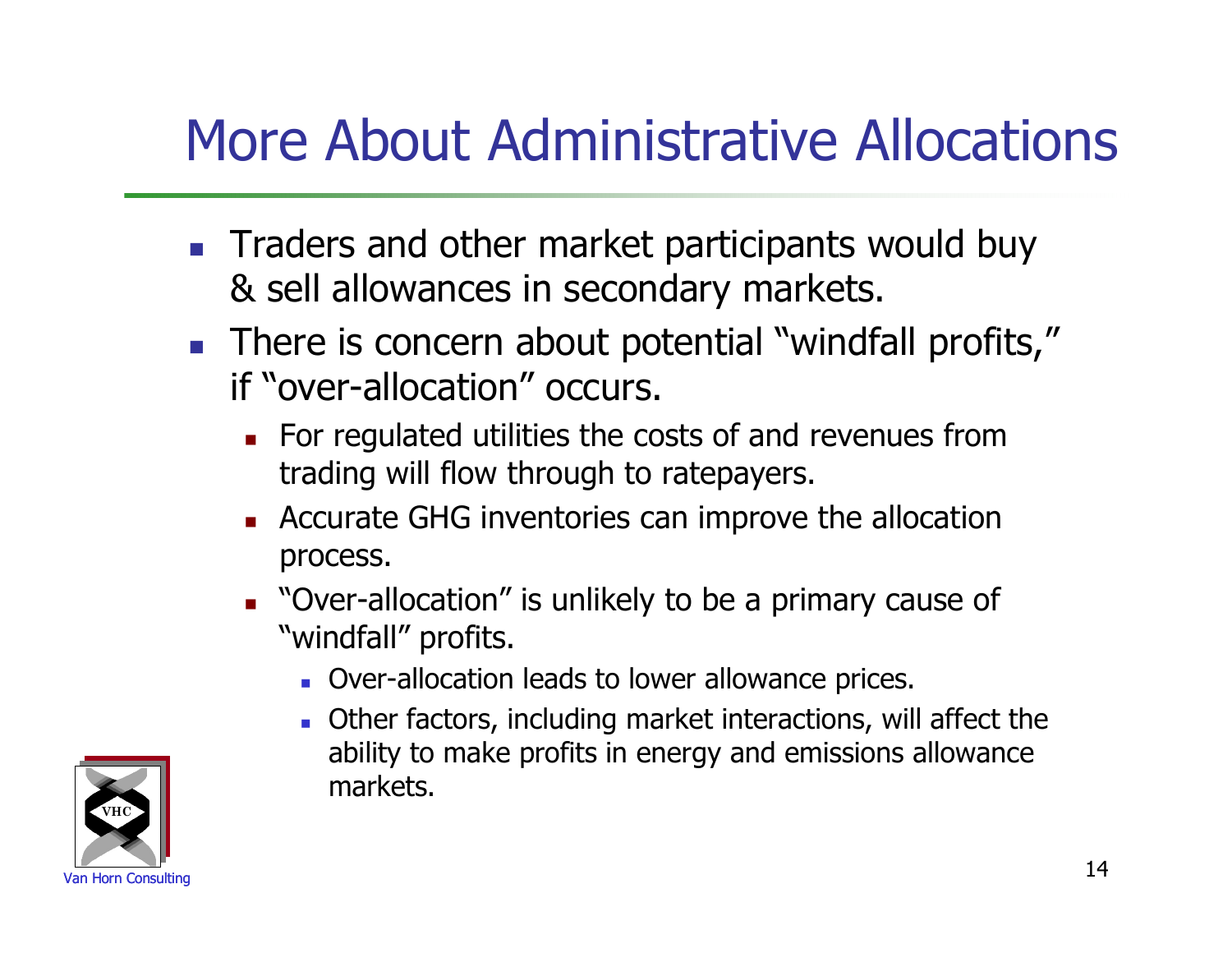### Allowance Auctions

- **Periodic Allowance Auctions** would sell GHG allowances to parties submitting successful bids.
	- A variety of auction formats could be utilized.
	- Bidders must be creditworthy and pay up-front.
	- **Buying a long-term stream of allowances could be** very expensive.
	- **Prices under existing contracts could prevent some** generators with power delivery obligations from recovering the full market price paid for allowances.
	- **Auction revenues would be allocated by** government for various purposes.

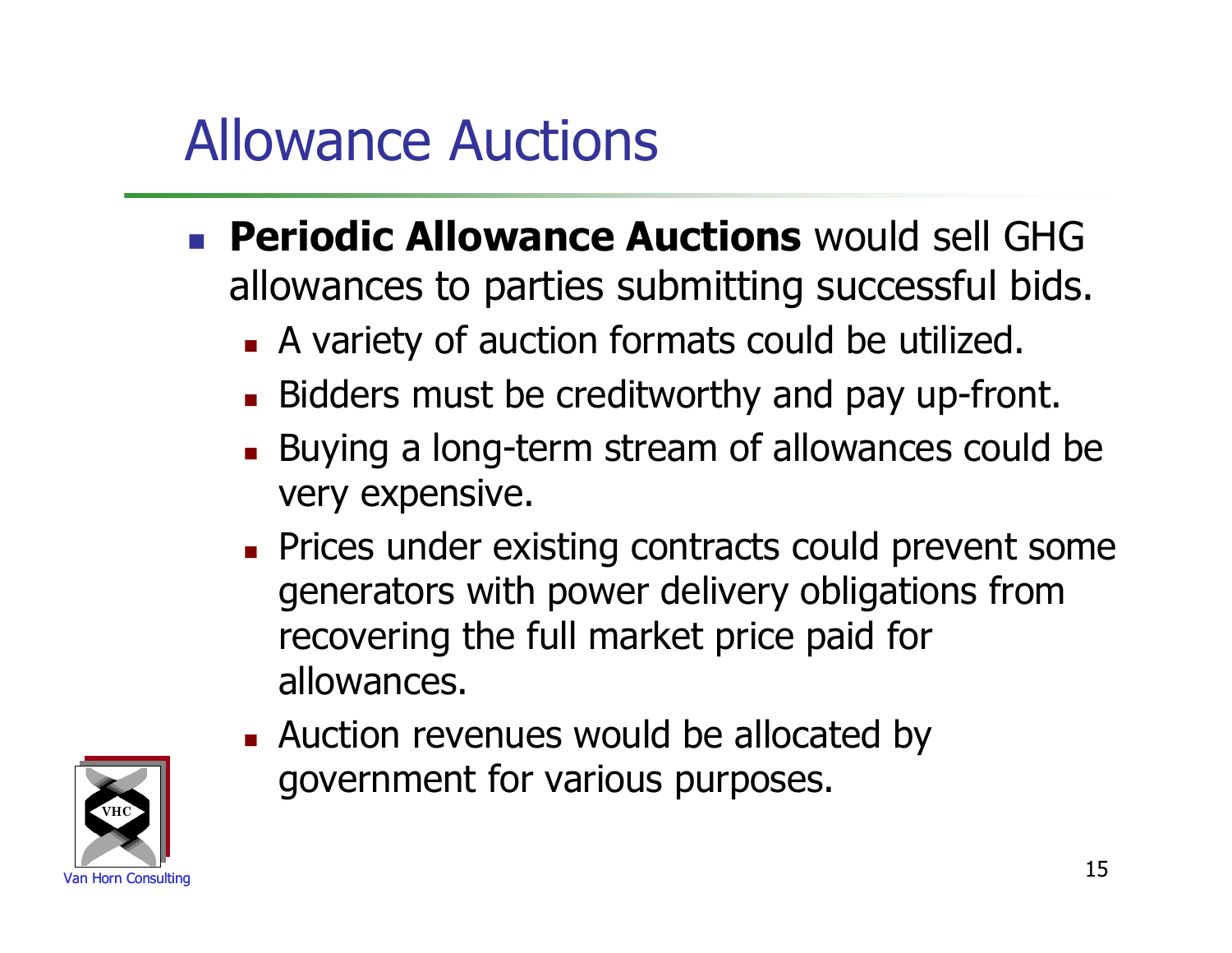### More About Auctions

- **Traders and emission sources would also** participate in the secondary market.
- However, there is concern about capital availability to buy allowances and at the same time to raise capital to pay for RD & D and emission reductions.
- **There is also concern that regulated utility** buyers and generators will buy only what they need initially to ensure reliable operations, not to trade.



If allowances were administratively allocated, surplus allowances would be available for immediate trading.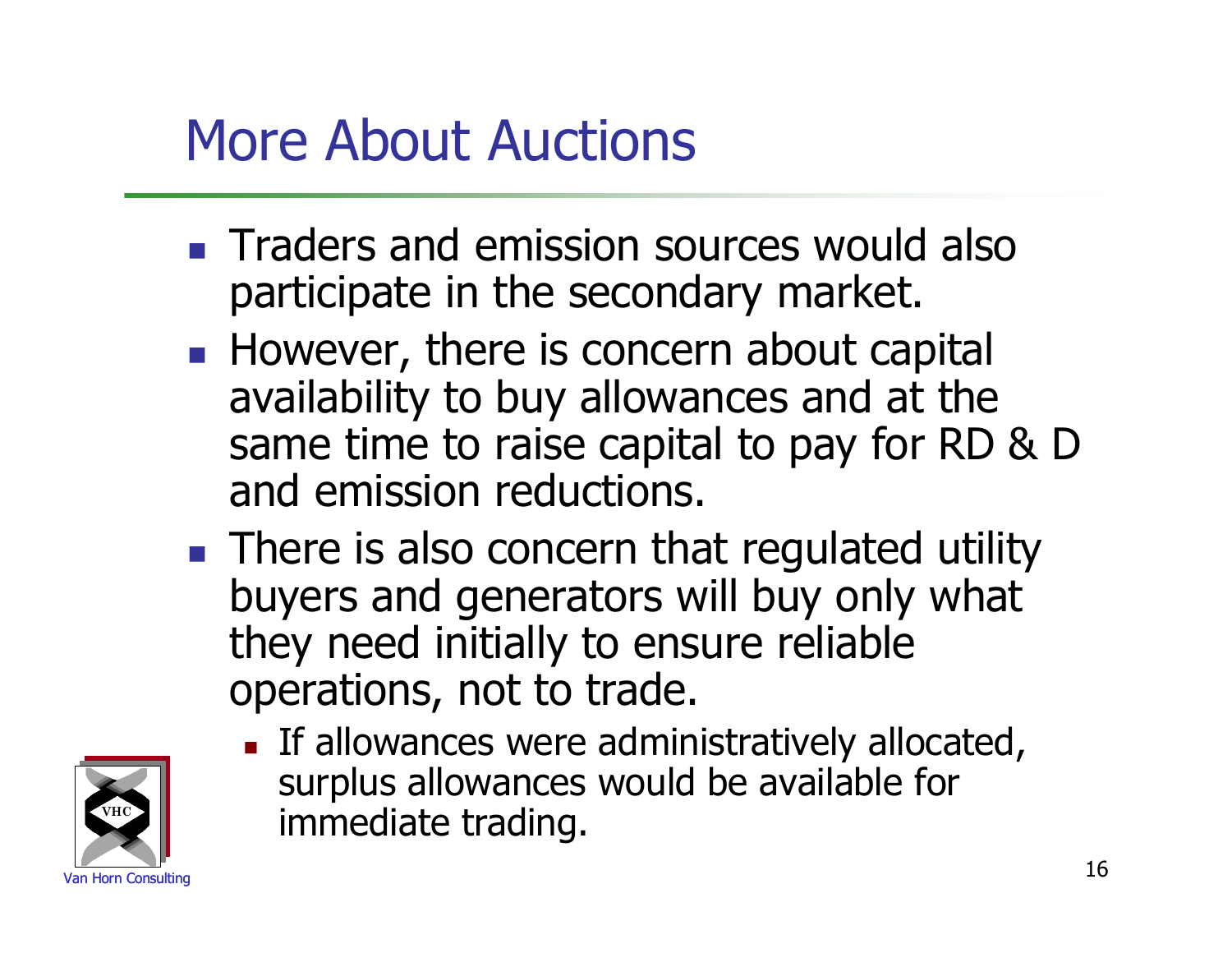## Hybrid Allocation Approaches

- **Hybrid approaches would phase-in** auctions after initially making administrative allocations. Both would be subject to a declining cap.
- **IF IN most proposals, the transition from** administrative allocations to full auctioning of allowances would occur by 2020 or by 2030.

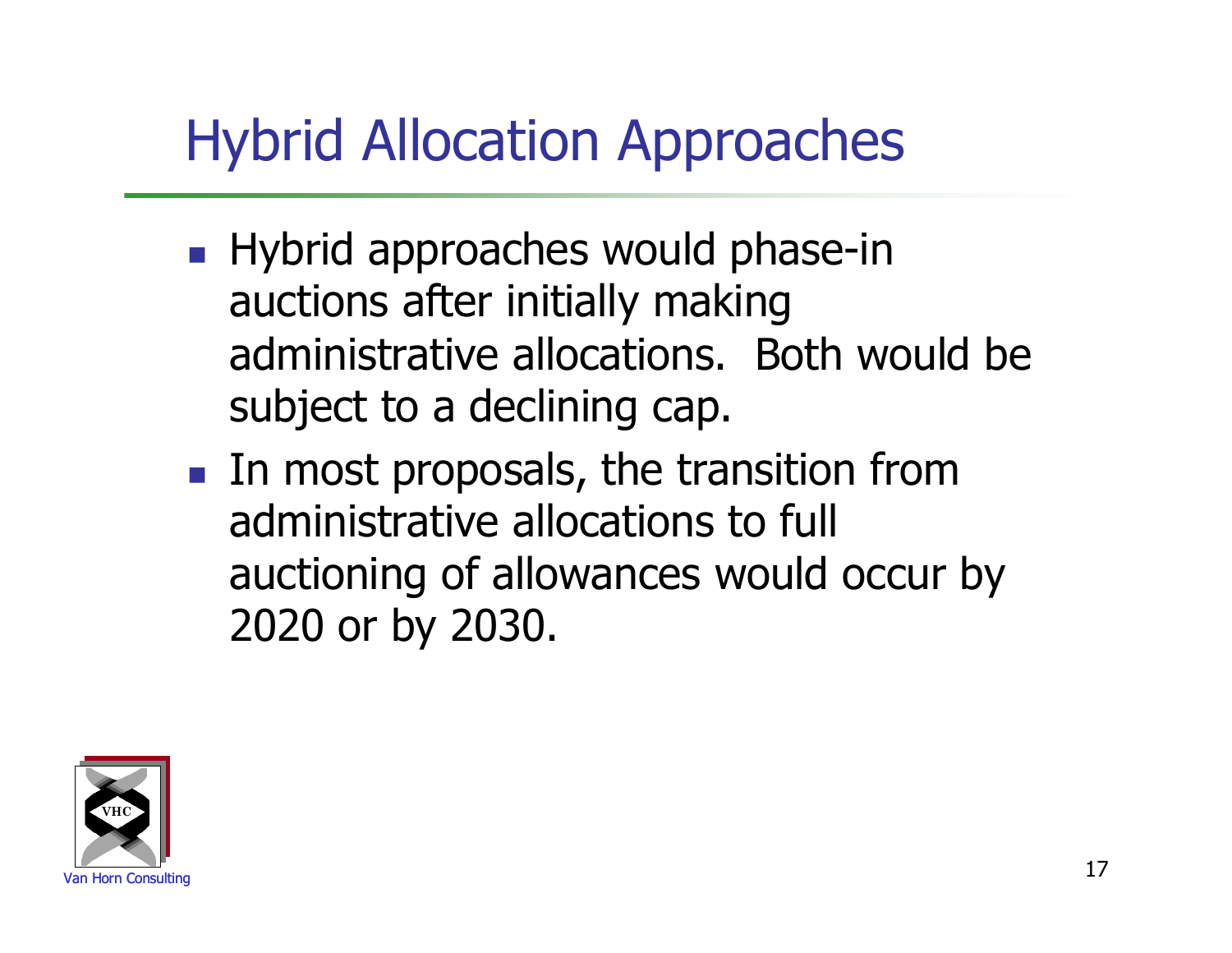## Revenue & Fee Distributions

- **Ultimately, consumers will bear the costs and reap** the benefits of GHG reductions.
- **Revenue distributions can be handled separately** from initial allowance distributions, in order to mitigate equity or efficiency impacts.
- Distributions could increase overall economic efficiency, but might also be regressive (i.e., provide a greater proportion of revenues to higher income groups). Examples are:
	- Reducing income or payroll taxes, and
	- Free "grandfathered" allocations to emitters based on historical emissions.



Regional impacts will differ.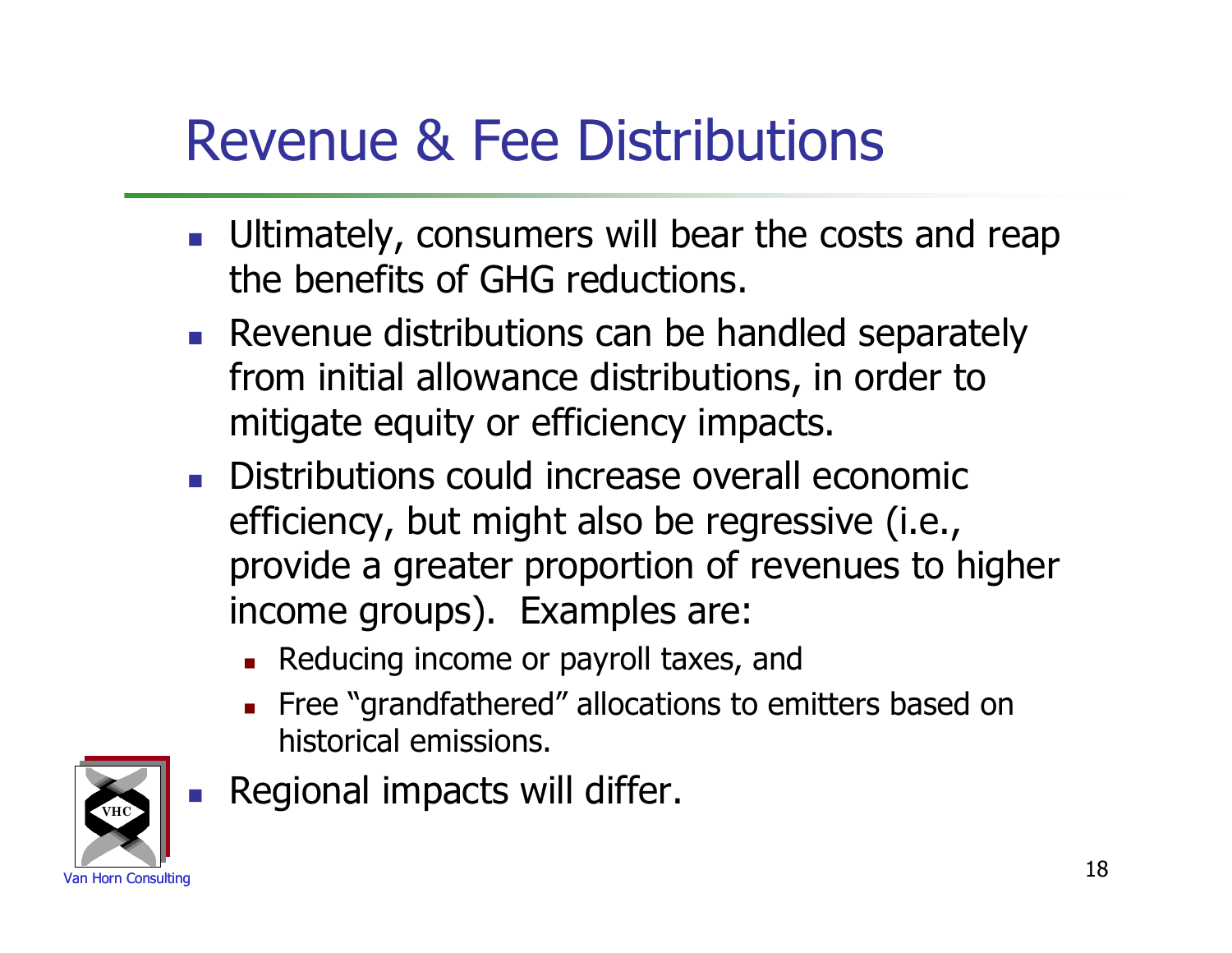# Revenue & Fee Distributionscont'd

- **Could be progressive, but with accompanying increases in** allowance prices and decreases in allowance market efficiency. Examples are:
	- Applying revenues to compensate utilities, which, in turn, would reduce consumer electric rates,
	- Rebating costs for home heating or transportation fuels to residential consumers, and
	- Giving a per-capita dividend, lump-sum rebate or EITC.
- **Could be progressive and enhance market efficiency, if** successfully applied to improve energy end-use efficiencies.
	- Higher end-use efficiencies would reduce energy demand, lower emissions and reduce allowance prices. and
	- Existing programs are already designed for this purpose.



**Could be applied to research, development and deployment of** new technologies and energy infrastructure.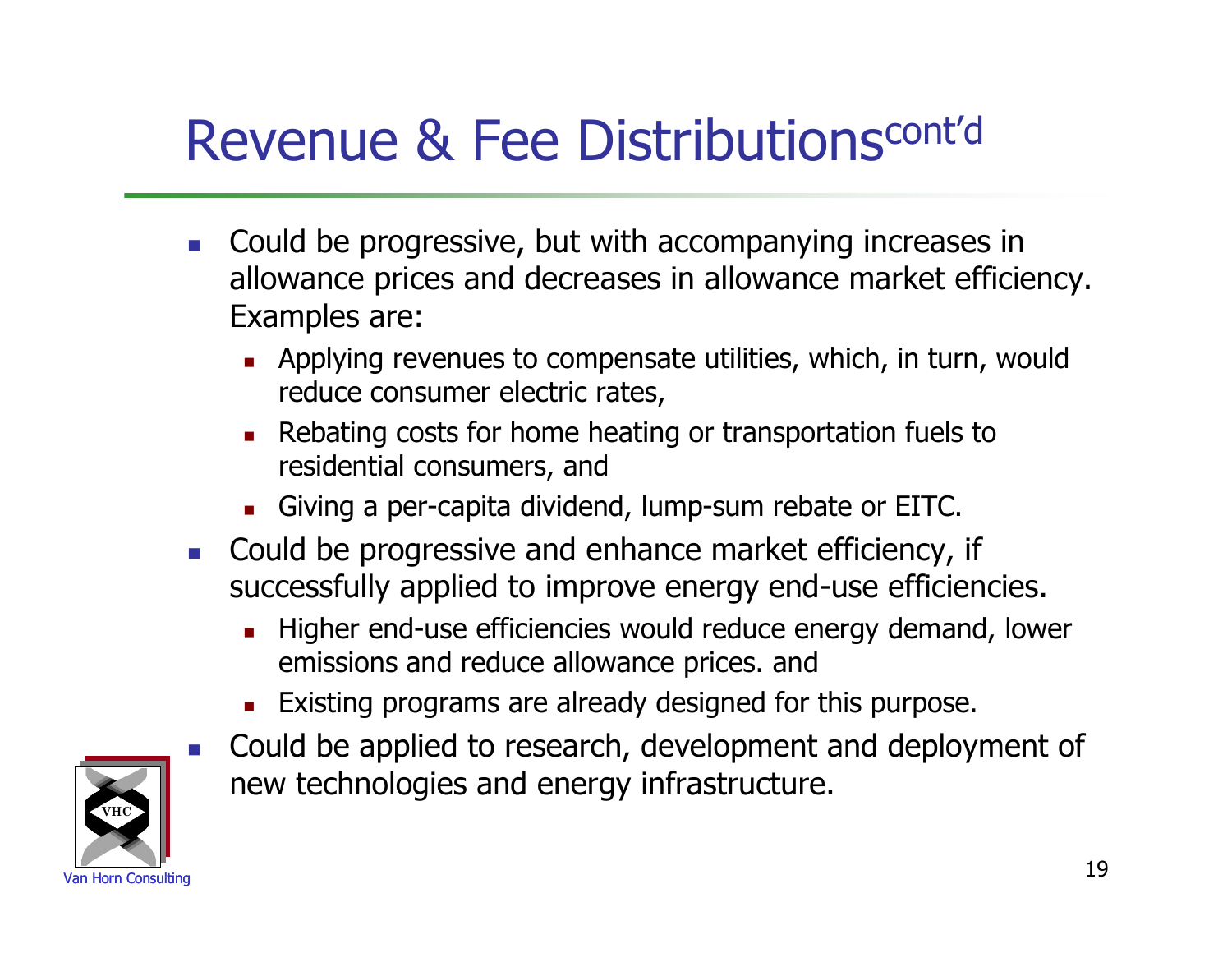### Experience with GHG Auctions

- **Norldwide experience with emission allowance auctions is** limited.
- The U.S.  $SO<sub>2</sub>$  market auctioned only 2.86% of allowances each year and returned the revenues to owners of the auctioned allowances.
- The Regional Greenhouse Gas Initiative (RGGI) $*$  has held two successful auctions to date.
- U.K. held Europe's first GHG auction in November, selling 4 million tonnes of  $CO<sub>2</sub>e$  EUAs for  $€16.15/$ mtonne.
- Austria and the U.K. will hold auctions in March 2009.
- **EU ETS Phases 2 & 3 will increase auctioning.**

\* RGGI has 10 member states: New York, Connecticut, Delaware, Maine, Maryland, Massachusetts, New Hampshire, New Jersey, Rhode Island and Vermont.

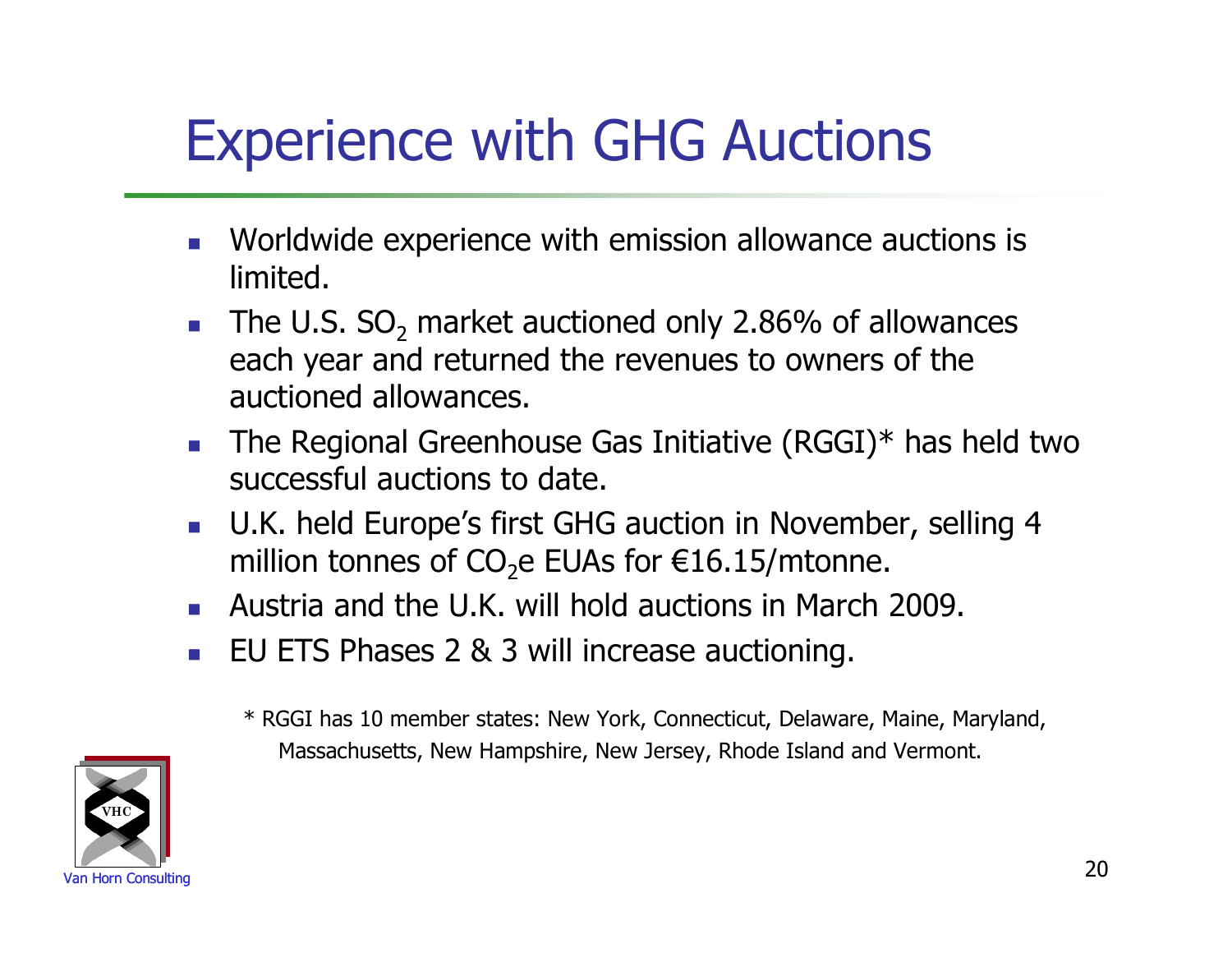### RGGI Auctions to Date

- **RGGI conducted two successful GHG allowance auctions using** a sealed-bid, uniform-price format with a reserve allowance price of \$1.86.
	- The first auction on Sept. 25, 2008, sold 12.5 million vintage 2009 allowances from six RGGI states: Connecticut, Maine, Maryland, Massachusetts, Rhode Island, and Vermont, at a market clearing price of \$3.07 per allowance.
	- On December 17, 2008, the 10 RGGI states earned \$106.5 million via the sale of 31.5 million vintage 2009 allowances @ \$3.38 market clearing price. Sixty-nine participants submitted bids for 3.5 times the quantity of offered allowances.
	- A third auction, including 2009 and 2012 vintages, is scheduled for March 18, 2009.
- **RGGI auctions will not provide examples of auction behavior** where allowances are scarce.
	- RGGI allocations exceed expected emissions.
	- Opportunities for market manipulation when the market is short on allowances are less well understood. RGGI results will not illuminate such a situation.

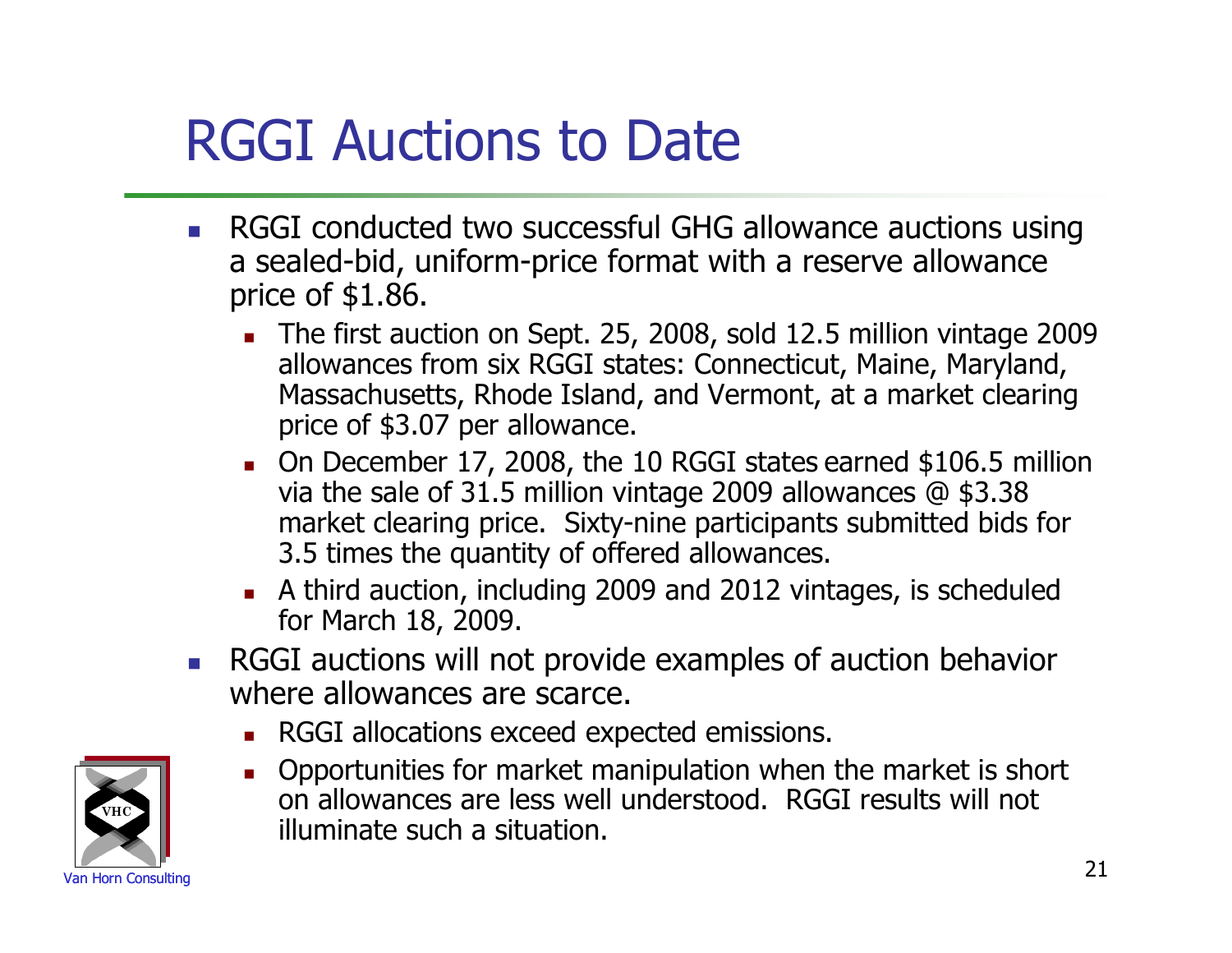#### Auctions vs. Administrative Allocation: Points to Consider

- Governments and advocacy groups are salivating over potential auction revenues.
- **Studies of GHG auctions to date have focused more** on the equity effects of revenue distribution to consumers, rather than on the effects of auctions on market participants, market operations, efficiency, volatility and other potential impacts.\*
- Earning profits from selling allowances received at zero-cost under administrative allocations might encourage sources to make earlier reductions to free up allowances for sale.



\*Burtraw, Sweeney, and Walls. "The Incidence of US Climate Policy." Resources for the Future discussion paper 08-28, September 08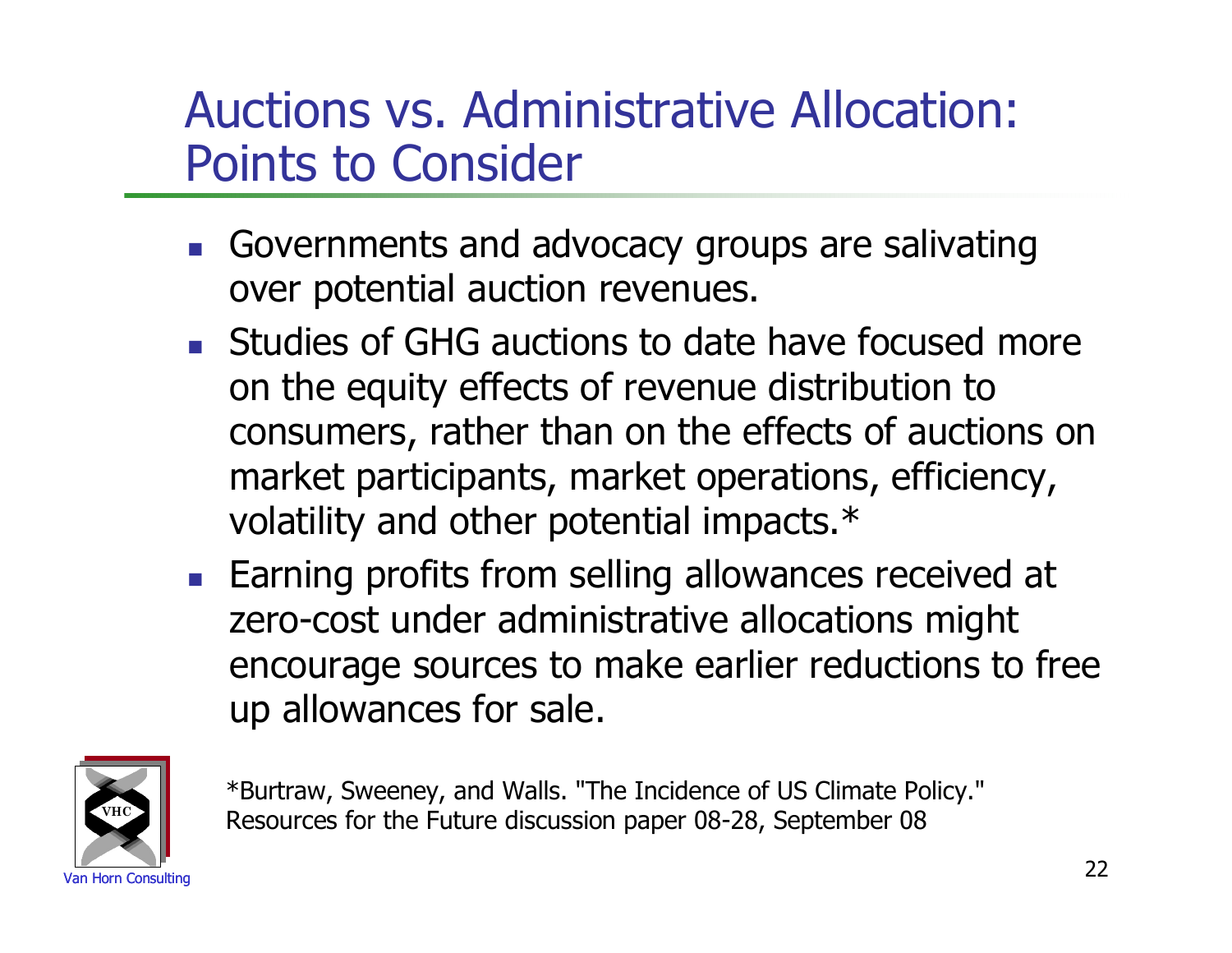### Points to Consider – Compensation

- **Figure 2** Free administrative allocations are partly intended to compensate existing sources for the costs of making emission reductions.
- $\blacksquare$  Free allocation of 100% of the total allowances to existing sources would over-compensate the majority of electric utilities owning GHG emission sources.
- Estimates suggest that free allocation of 25-75% of GHG allowances would be sufficient to compensate existing sources for their compliance costs. However, determining the amount needed to mitigate harm would be a contentious process.



Burtraw, Dallas, and Karen Palmer, Resources for the Future. "Compensation Rules for Climate Policy in the Electricity Sector." Journal of Policy Analysis and Management. 2008.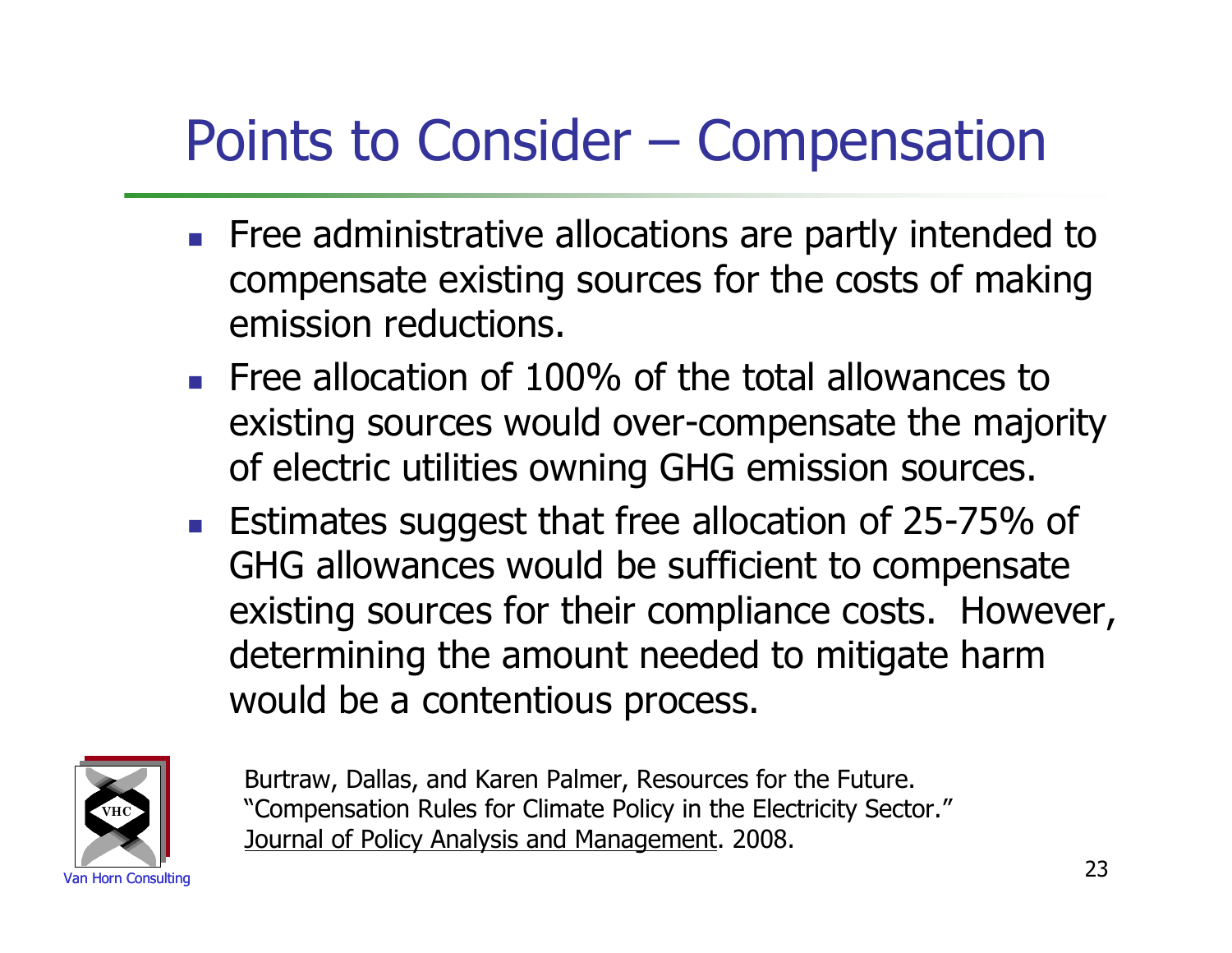### Points to Consider – Windfall Profits

- Some affected sources are thought to be capable of generating "windfall profits" by selling surplus allowances, if allowances are awarded for free via grandfathered administrative allocations.
	- Such "windfall profits" could be considered as compensation for those who made emission reductions after the base year.
	- Such "profits" may need to be reinvested to make future reductions.
- Well-designed "scarce" allocations could avoid surpluses. However, allocations that are too scarce would raise the price, yielding greater profit margins for some holders of allowances.
- In any case, regulated entities are not likely to be permitted to make either windfall or excess profits.
- The contributions of "over-allocation" to "windfall profits" in Phase 1 of the EU ETS were over-estimated. Other factors, including less competitive power markets, were more significant.

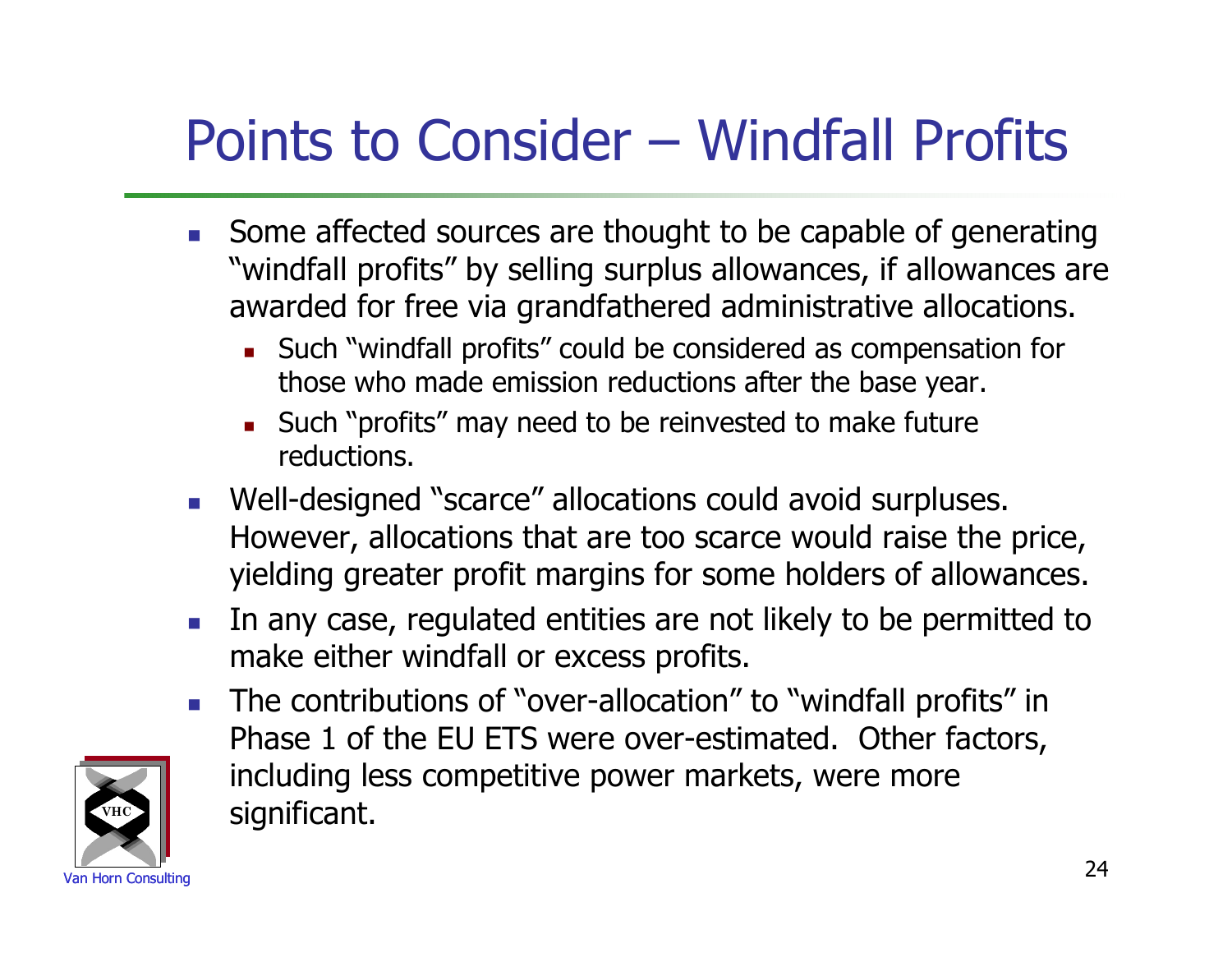# Points to Consider – Capital Availability

- **The GHG sector must attract investment based on expected** profits.
- **EXEC** Capital needed for future investment in low-emitting technologies must come from somewhere, i.e., prior profits in the energy sector or from outside sources.
	- Substantial capital will be needed to bid for allowances required to cover generator emissions and, in addition, to pay for permanent reductions and to develop new technologies needed to comply with a declining cap.
	- Uncertainty and "boom and bust" cycles inhibit investment.
	- Collateral requirements for allowance purchases may affect a firm's cost of capital or covenants in contracts.
- Current studies of GHG auction bidding and allowance market performance assume that sufficient capital will be available via well-functioning capital markets.

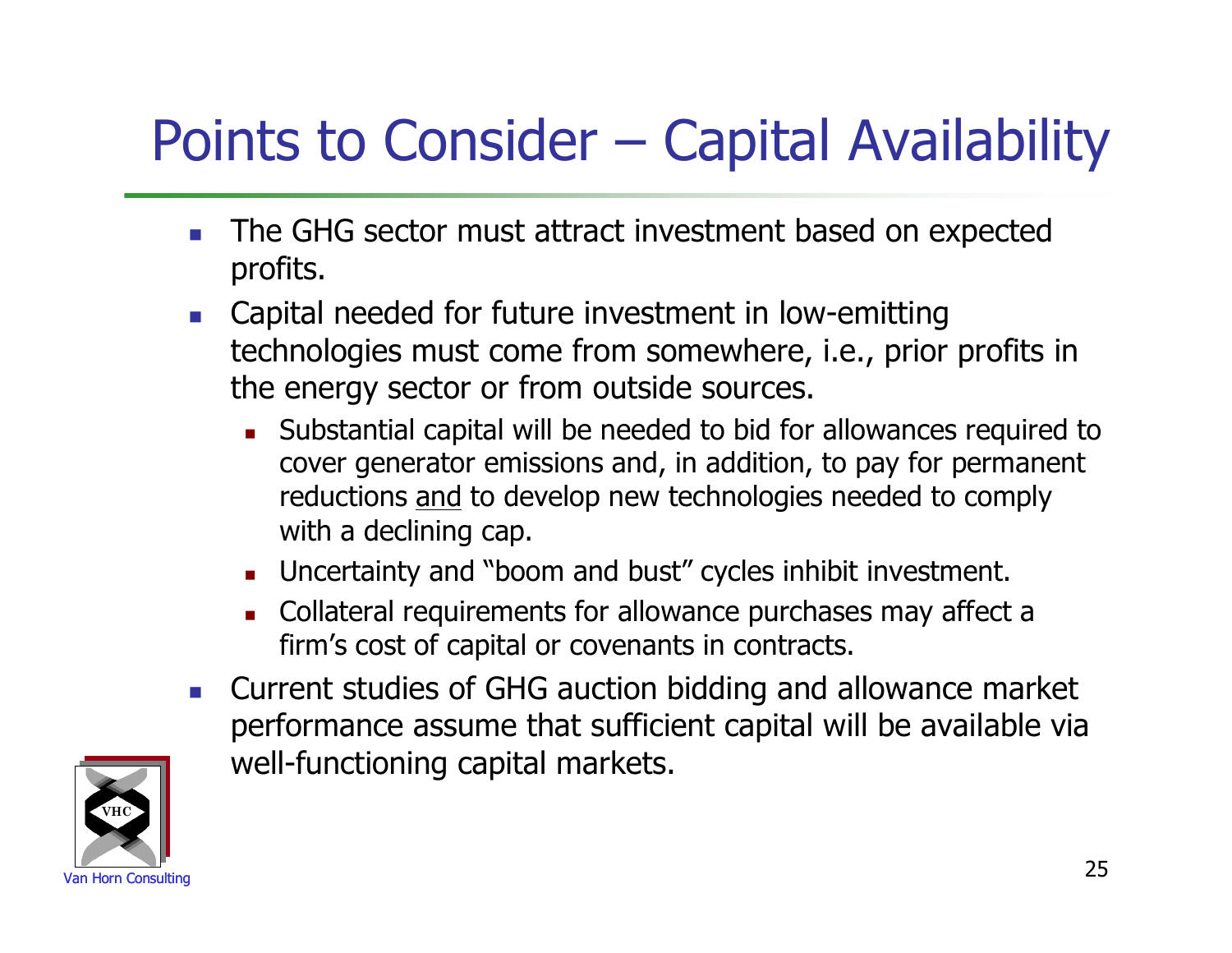# Points to Consider – Market Liquidity

- **Market liquidity will be lower in the early years, untill** a sufficient bank of allowances is accumulated.
	- A compliance period of adequate length will help avoid shortfalls. (3 years might not be long enough)
	- Little quantitative analysis has been done regarding different compliance periods.
- **Because of the up-front costs, bidders in auctions will** most likely buy only the amounts they need.
- When compared to free initial allocations of a multiyear stream, auctions might reduce the availability of allowances for resale in the secondary market.
- A multi-year supply would enable sources to make spot market sales, execute puts, calls, leases, swaps, & forward transactions for near-term, as well as for future year allowances.

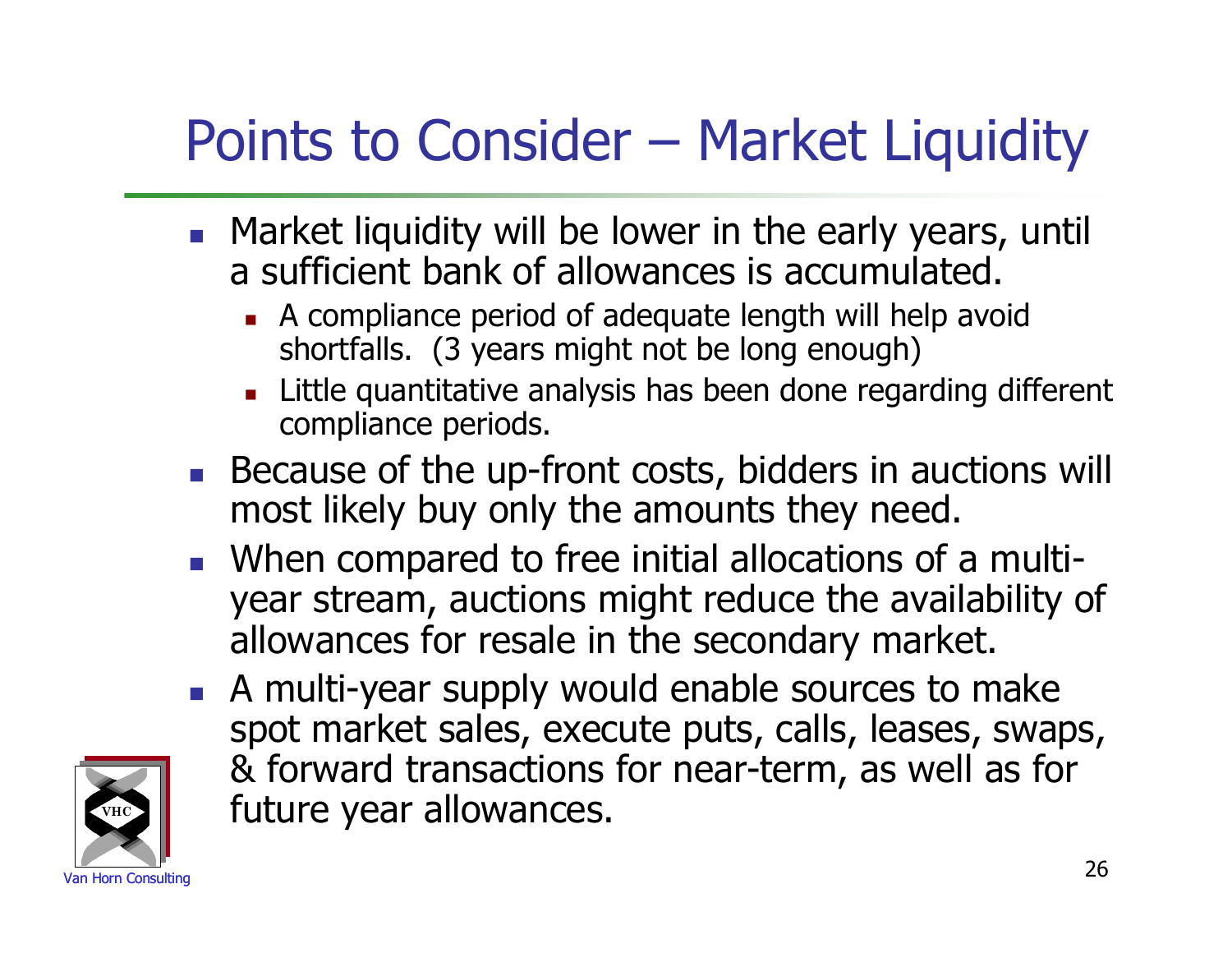#### Points to Consider – Auction Participation

- **Nidespread participation will help ensure efficiency** and transparency and will reduce opportunities for market manipulation.
- **Agents, including financial firms and market** intermediaries, can enhance efficiency and help avoid problems that could result from the very large asymmetry of information and capabilities among all affected firms that must comply.
- **Interactions among markets, e.g., fuels and** electricity, and competitiveness issues should be taken into account in revealing bid information.
- The effects of minimum reserve prices and/or price triggers affecting quantities to be auctioned or reserved should be carefully considered.

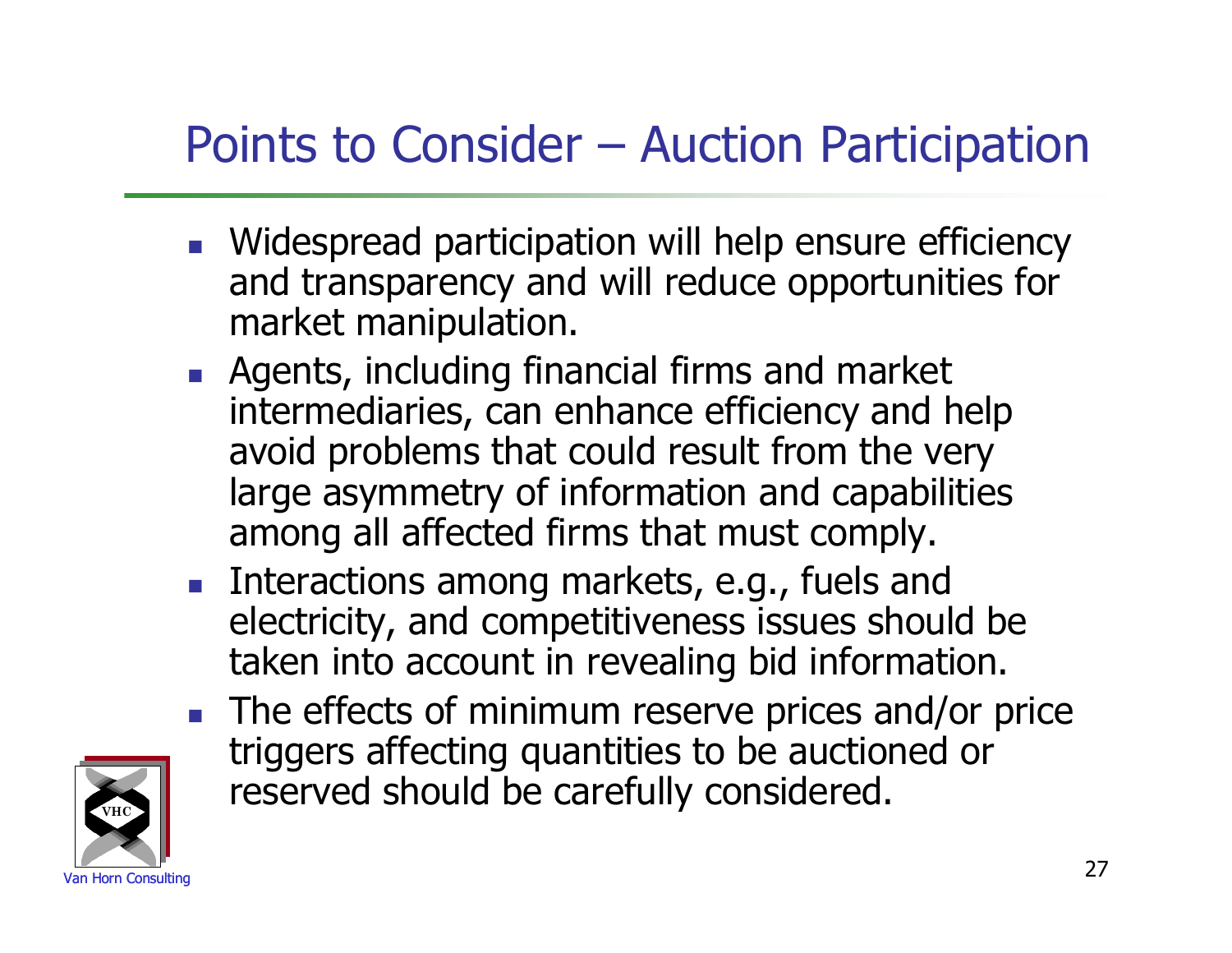# Questions That Should Be Answered

- **How and when might organizational and financial** constraints influence market behavior under different allocation methods?
- **How will different allocation methods** 
	- Affect particular types of market and auction participants,
	- Affect bidding and prices across multiple auctions, and
	- Affect allowance market efficiency and secondary market prices and volatility, particularly, when
		- **Allowances are scarce relative to the cap or**
		- **Future vintages are not yet available?**
- **Nill opportunities to exhibit market power or** manipulate the market be different under auctions vs. administrative allocations?

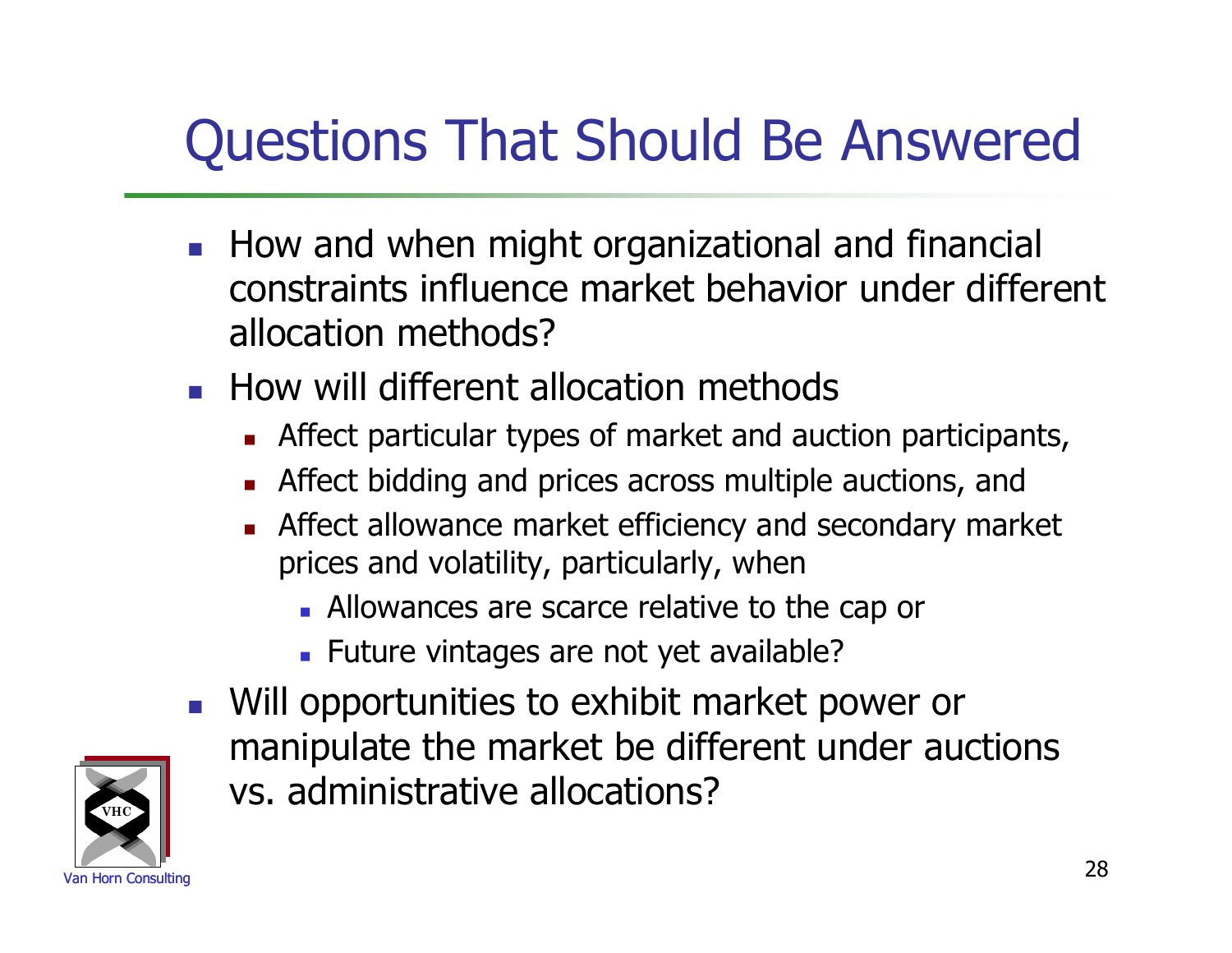#### Questions That Should Be Answeredcont'd

- Will the purchase and sale of allowances affect the capital structure and costs of capital for utilities?
- Will sectors other than electric utilities provide the credit-worthiness and develop the expertise to bid and to trade?
- Do "cost-minimization" and "profit-maximization" incentives differ under auctions vs. administrative allocations?
- What are the pros and cons of a 5-year, 10-year or 15-year transition from administrative allocations to full auctioning of all allowances?



 $\overline{29}$  volume  $\overline{29}$  and  $\overline{29}$   $\overline{29}$  How might opportunities and incentives to conduct RD & D for new technologies differ under auctions vs. administrative allocations?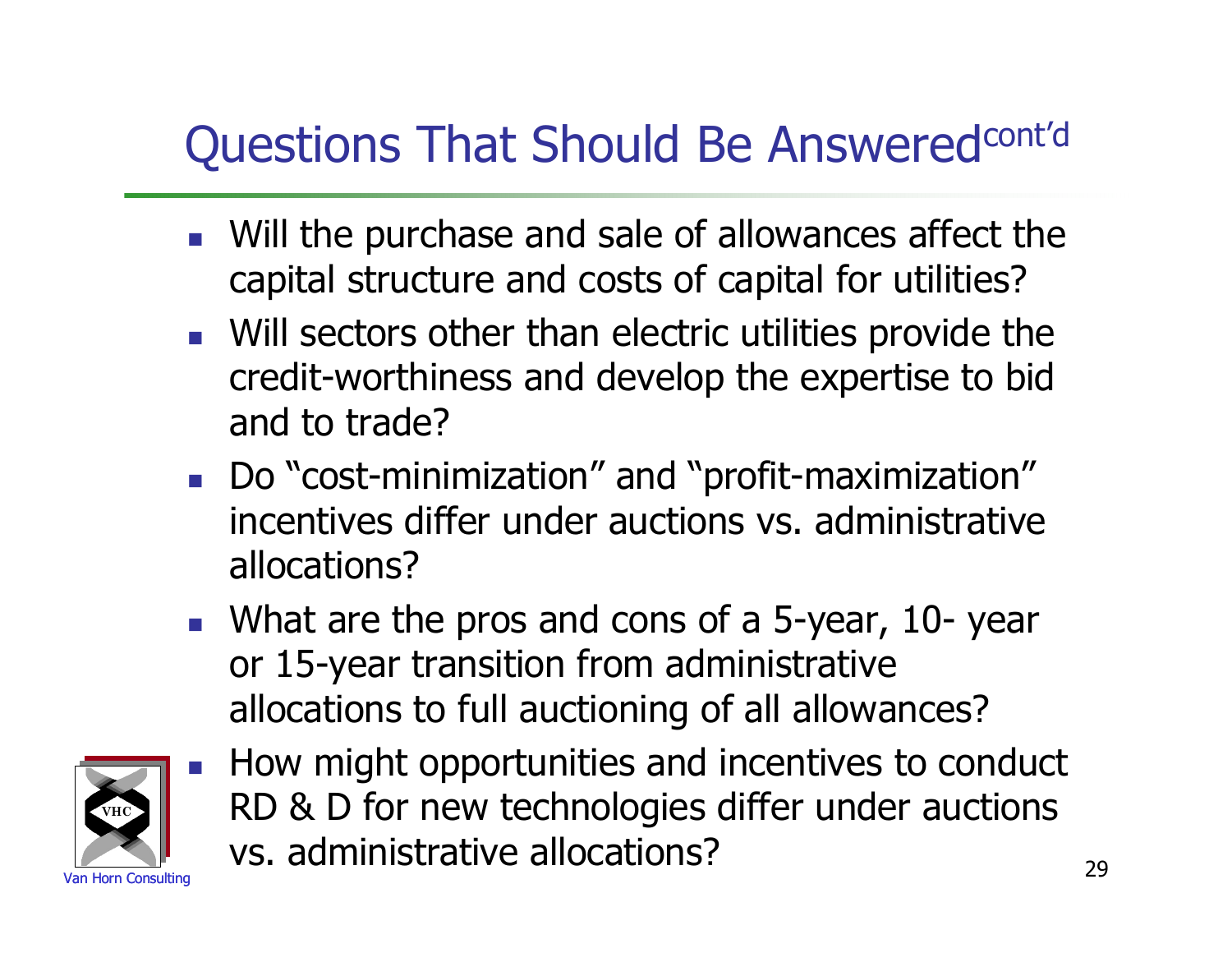

Appendix ─ A Simple, Equitable Method for Allowance Allocation, Illustrated for Power Plants in the Western Electric Coordinating Council (WECC)

> A Comparison of the Potential Costs of Allowances Purchased at Auction or Allocated for Free Using Best-in-Class, Fuel-Differentiated Emission Rates

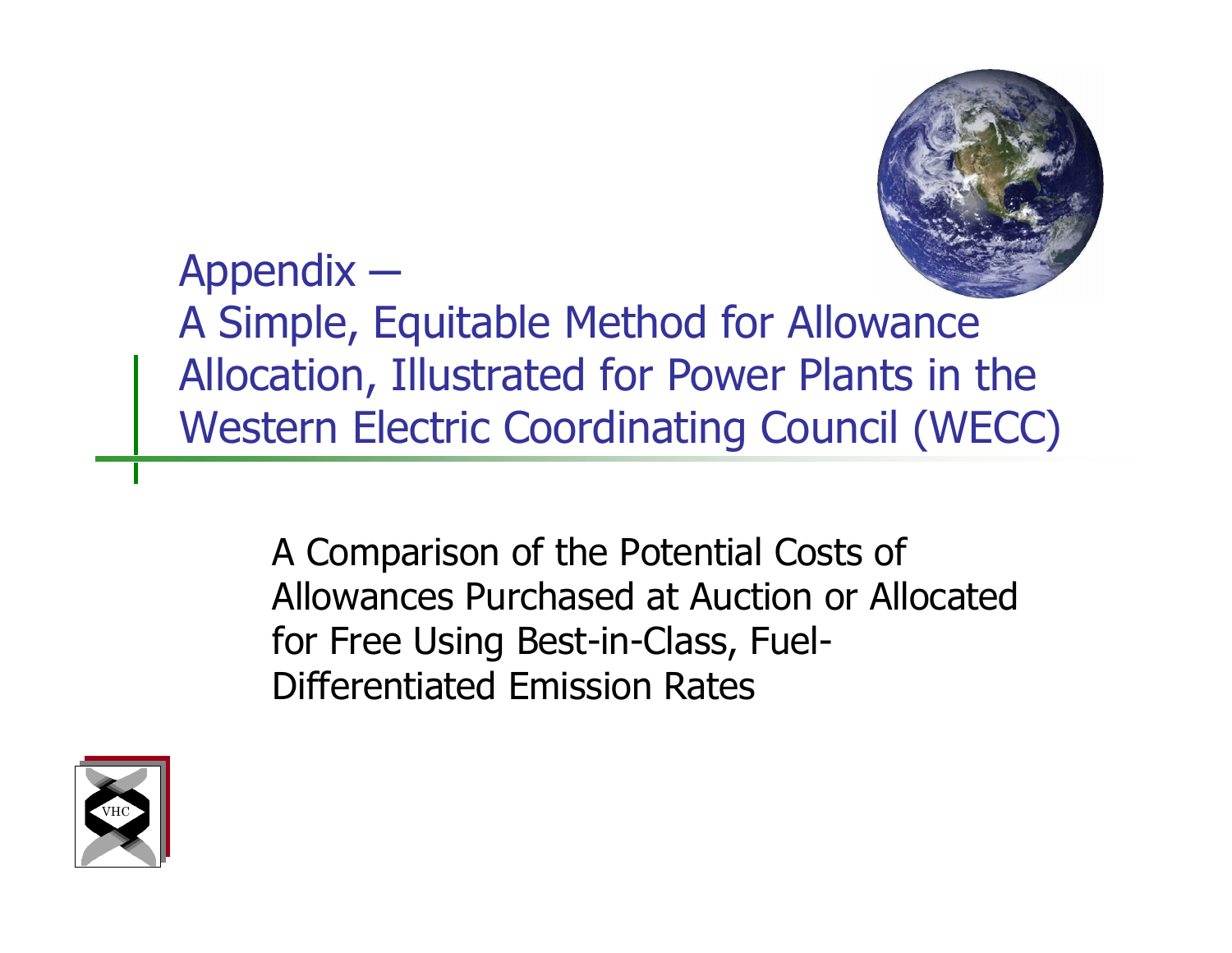## Allowance Allocation Methods

- VHC compared three GHG allocation methods in the WECC that would yield a range of first-year auction percentages:
	- Grandfathered allocation to individual generators based on historical annual tons in year 2004,
	- A single output-based emission rate allocation applied to all plants
		- **One fixed uniform output rate (lbs CO<sub>2</sub>/MWh) multiplied by 2004 annual** generation.
	- Fuel-differentiated, output-based emission rate allocations determined before the beginning of the cap-and-trade program.
		- First-year historical emission rates derived from the lowest emission rate power plants burning coal or natural gas in the WECC, i.e., best-in-class emission rates, along with base-year MWh output for each source, which would not be updated for allocation purposes.
		- The first-year emission rates could decline pro-rata to enable the percentage of auctioned allowances to increase over time.



 Additional categories like those for federal New Source Performance Standards (NSPS) could be chosen to create additional category emission rates based on fuel and technology combinations. (This was not done here).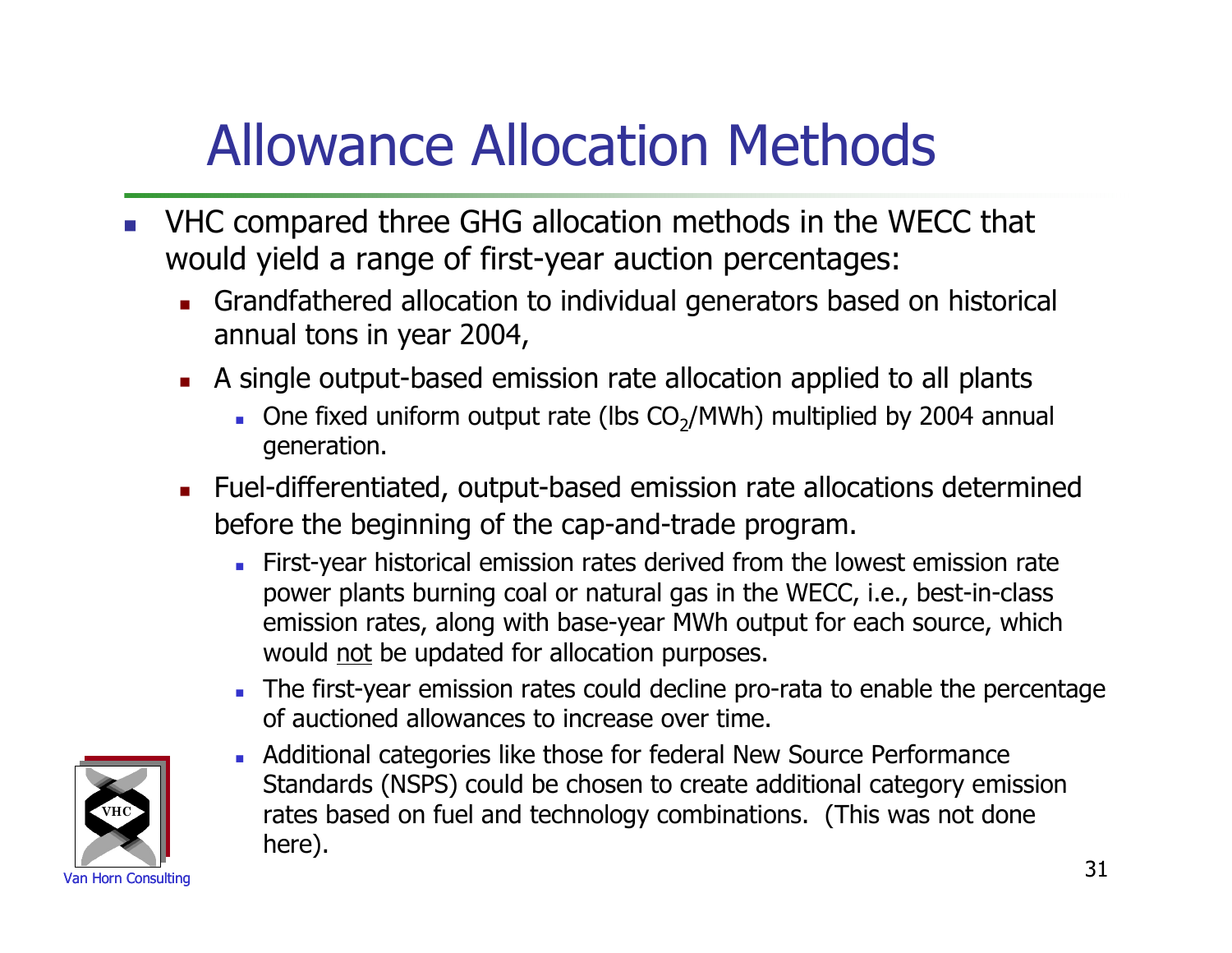#### A Simple, Best-in-Class Allocation Method

- A best-in-class, fuel-differentiated, output-based  $CO<sub>2</sub>$  emission rate in lbs.  $CO<sub>2</sub>$  per MWh was calculated from historical data for two categories of fossil-fired electric generators in the WECC: coal and natural gas-fired power plants.
	- Power plants were ranked from lowest to highest  $CO<sub>2</sub>$ emission rates in 2004.
	- Best-in-class average rates were calculated based on cumulative generation and cumulative emissions from plants up to a cutoff percentage, **P**, of the category's total generation.

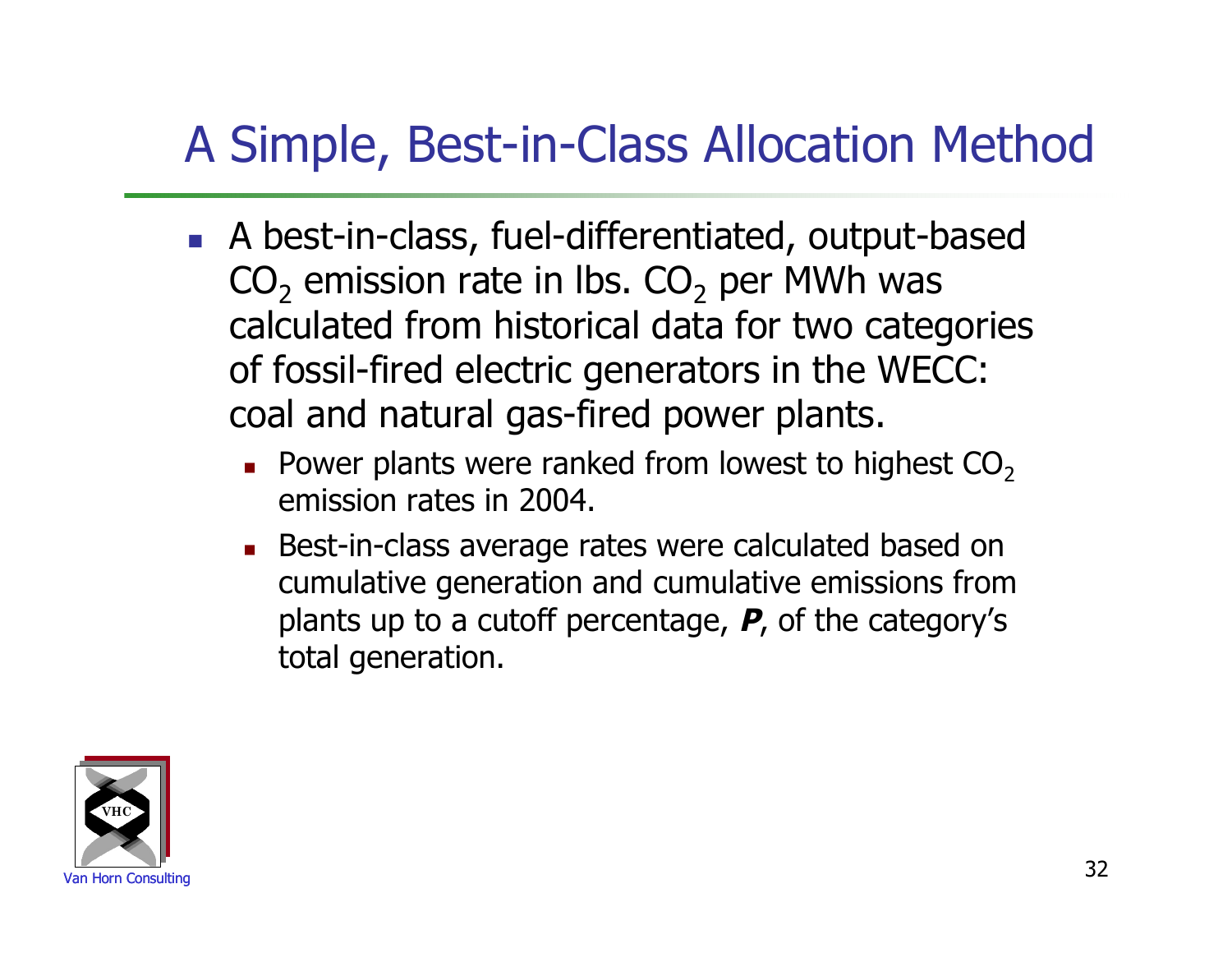#### Only One Parameter Is Required

- The *single* parameter, **P**, defines the output-based emissions rates for the first-year allocation of GHG allowances:
	- The cutoff percentage for cumulative output from the lowest emission rate sources in each category defines the best-in-class average emissions rate, e.g.,  $P = 10\%$ . This cutoff percentage is applied across all categories.
	- A base-year for validated data must also be designated to determine each source's CO<sub>2</sub> emissions and MWh output. **2004** was used.
	- For each category the **[cumulative emissions/cumulative generation]@**  $P = 10\%$  becomes the best-in-class CO<sub>2</sub> emissions rate for allocating allowances to individual sources in the category.
	- First-year allocations equal the best-in-class category emissions rate (lbs.  $CO<sub>2</sub>$  per MWh) multiplied by the base year's generation (MWh). Calculated allocation rates for coal-fired and natural-gas-fired sources are shown in the next slide for different values of **P,** along with the percentage of unallocated allowances that would be available for auctioning.
	- Free allocations in subsequent years would decline pro-rata, subject to increasing the percentage of auctioned allowances and satisfying the declining sector cap. All free allocations can be specified prior to the first year of the cap-and-trade program.

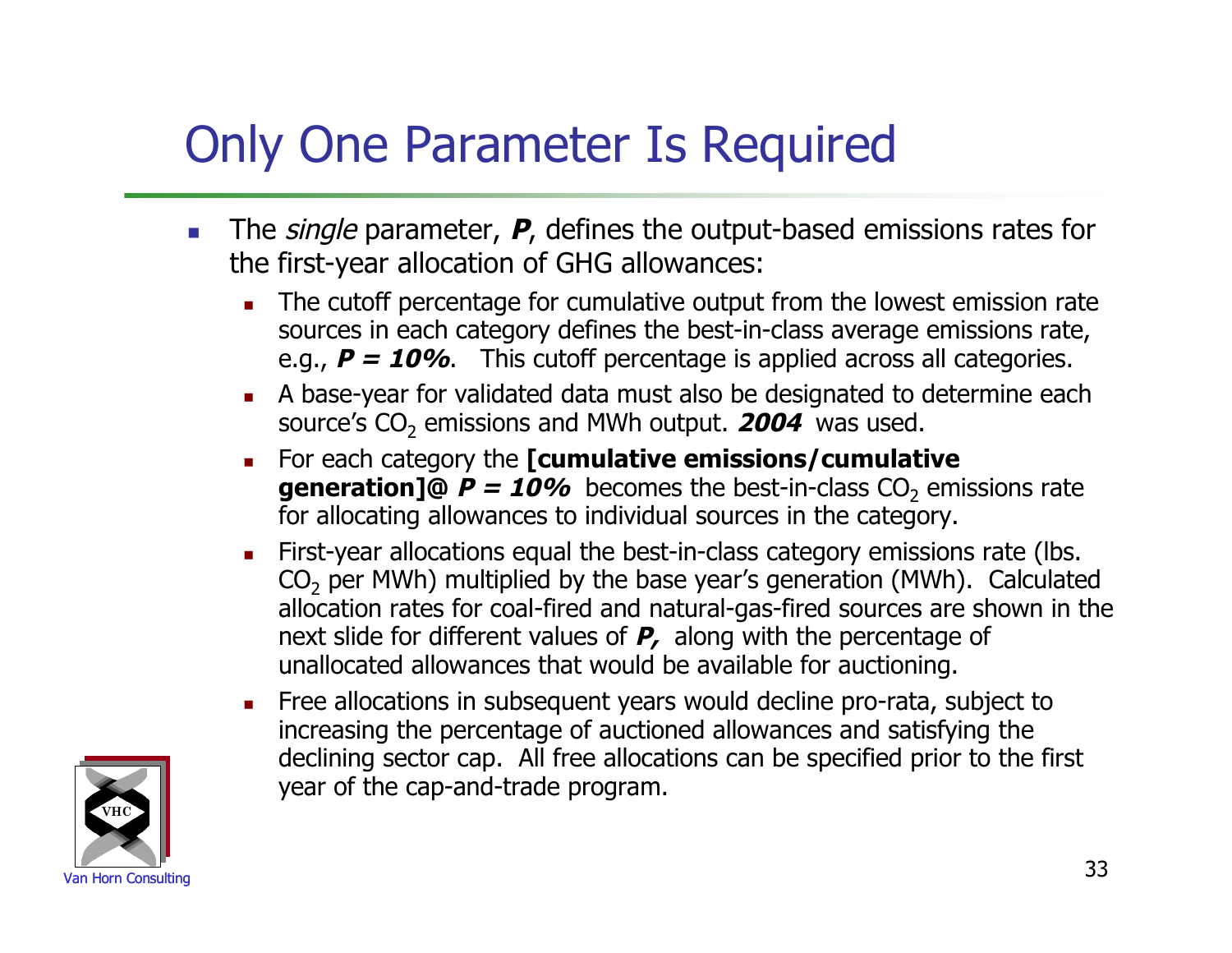#### First-year  $CO<sub>2</sub>$  Emission Rates for Free Allocations

| P, Cutoff<br><b>Percent of</b><br><b>Cumulative</b><br><b>Generation</b><br>Included to<br><b>Calculate Best-in-</b><br><b>Class Average Rates</b> | <b>WECC Coal-fired</b><br><b>Generators:</b><br><b>Annual Average</b><br>(lbs $CO2/MWh$ ) | <b>WECC Natural</b><br><b>Gas-fired:</b><br><b>Generators</b><br>(lbs $CO2/MWh$ ) | <b>Percent of</b><br><b>First-year Sector</b><br><b>Allowances</b><br><b>Available for</b><br><b>Auction or</b><br>Reserves* |
|----------------------------------------------------------------------------------------------------------------------------------------------------|-------------------------------------------------------------------------------------------|-----------------------------------------------------------------------------------|------------------------------------------------------------------------------------------------------------------------------|
| 5                                                                                                                                                  | 1,452                                                                                     | 590                                                                               | 40                                                                                                                           |
| 10                                                                                                                                                 | 1,948                                                                                     | 678                                                                               | 22                                                                                                                           |
| 20                                                                                                                                                 | 2,022                                                                                     | 760                                                                               | 18                                                                                                                           |
| 50                                                                                                                                                 | 2,121                                                                                     | 847                                                                               | 13                                                                                                                           |
| 100                                                                                                                                                | 2,247                                                                                     | 1,205                                                                             | 0                                                                                                                            |



\*Unallocated allowances would be available for auction or could be used for special purpose reserves.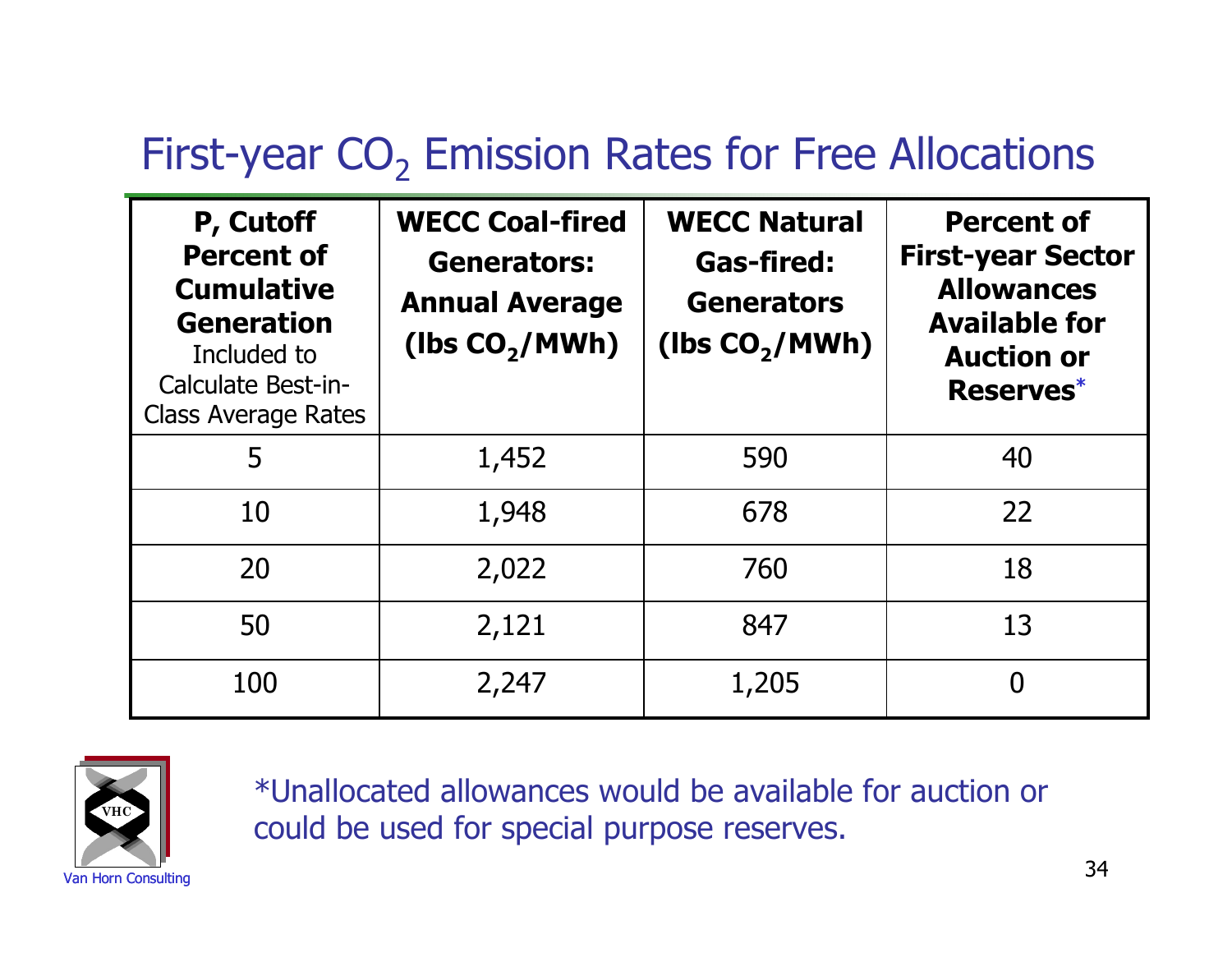#### CO**<sup>2</sup>** Emissions from WECC Power Plants

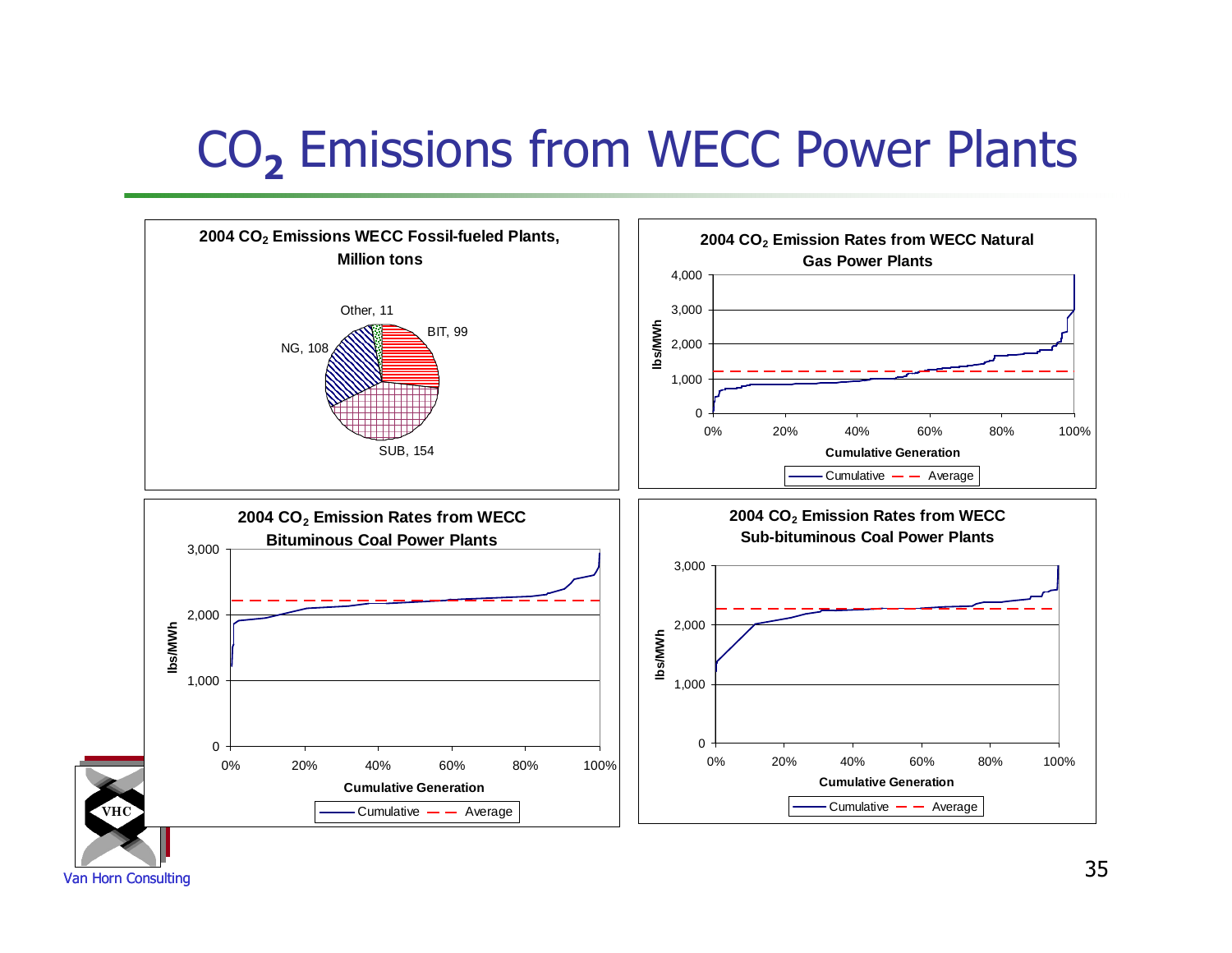#### No Surprise: Auctions Would Raise Up-Front Costs to Fossil-fired Generators

First Year Costs of  $CO<sub>2</sub>$  Emission Allowance Purchases in the WECC **(2004 Emissions @ \$40 per ton)**





36 Van Horn Consulting Fuel-differentiated, output-based allocations determined in advance for natural gas and coal-fired plants would reduce uncertainty and be more equitable on a \$/kW and \$/MWh basis.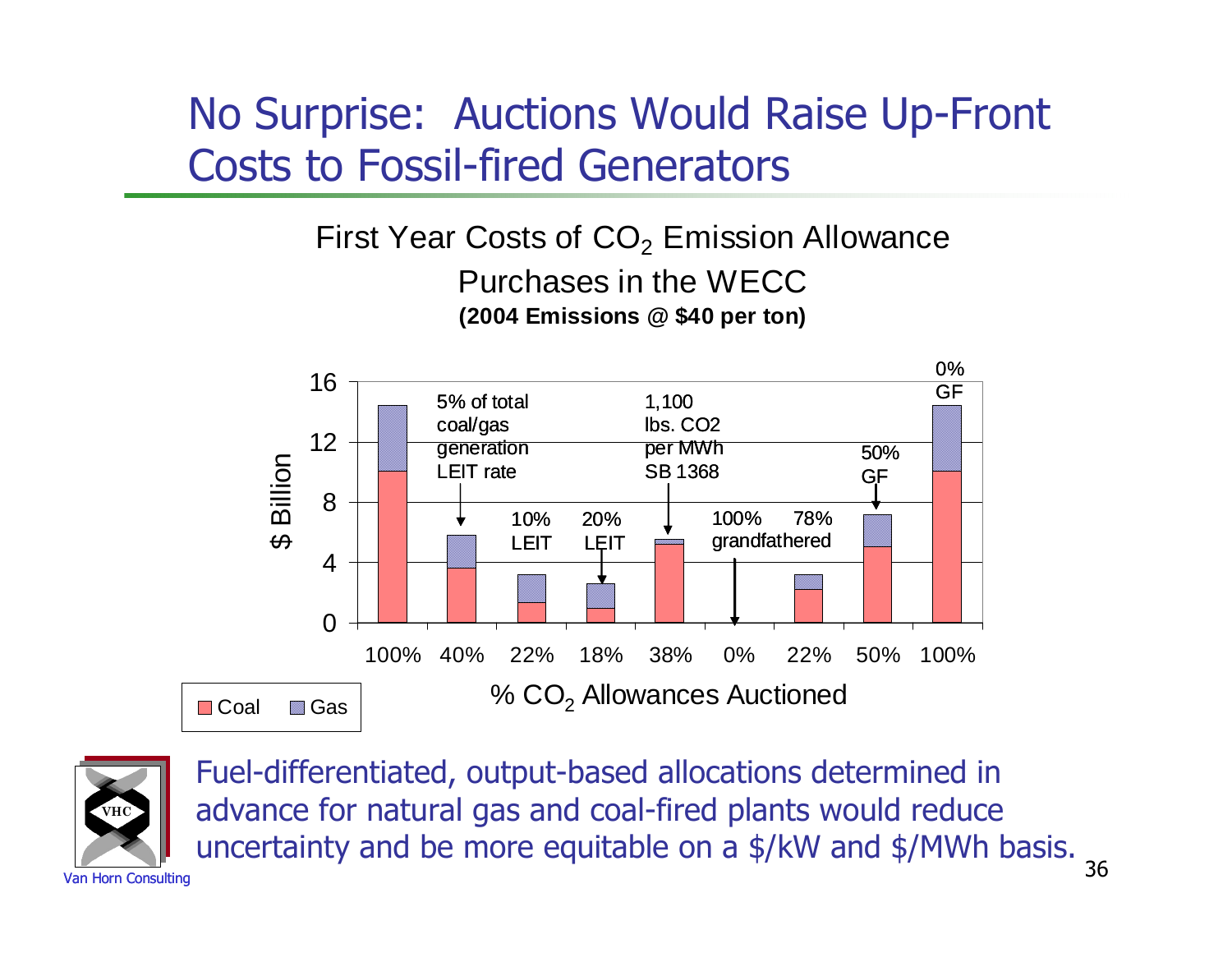# About Van Horn Consulting

- Founded in 1987, Van Horn Consulting (VHC) helps clients examine energy and environmental markets, competitive, regulatory and implementation issues, proposed projects, and business strategies.
- **Rigorous analyses of a broad spectrum of market,** contractual and business decisions combined with management consulting constitute the core of our practice.
- We have conducted major studies for EPRI, EPA, numerous utilities & market participants. We provide expert reviews, analyses and testimonies regarding electricity, fuels, technology and emissions markets, regulations and contracts.

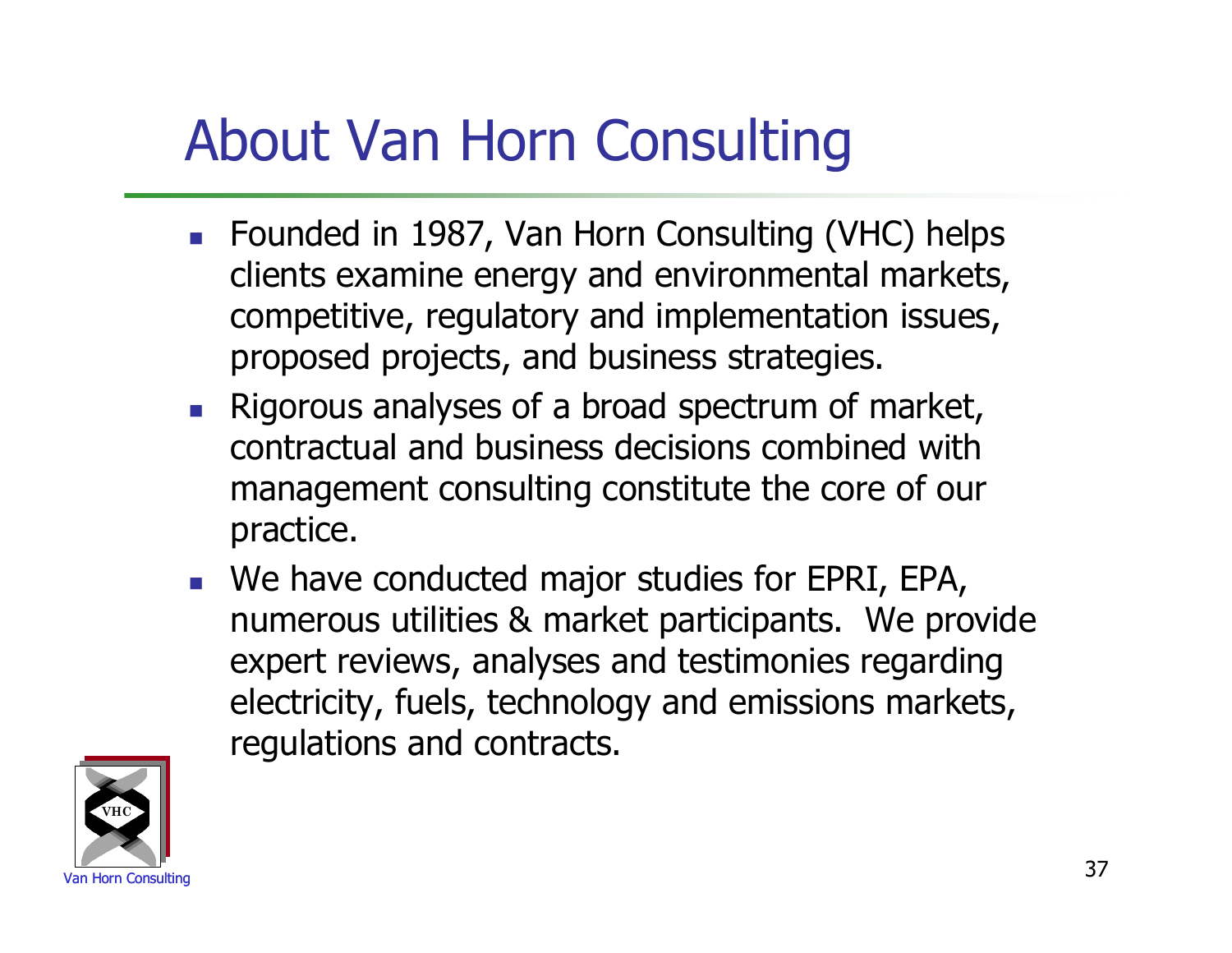# VHC Expertise



- **Electricity markets and technologies** 
	- Evaluations of power procurement alternatives & contracts,
	- Independent Evaluator (IE) for SDG&E (2007-present):
		- Evaluate renewable and conventional supply RFOs, including bids received, SDG&E's economic methods & short-list analyses,
		- **Monitor negotiations with short-listed bidders and review** contract terms and conditions, and
		- **Prepare IE reports regarding RFO fairness, short-listed projects** and specific contracts filed for approval at the CPUC.
	- Design and implementation of market rules, price and rate forecasts, resource planning, regulatory compliance, damage calculations, expert testimony,
	- **Power plant development, project assessment & valuation,** rate design, electric supply strategy and



**Technology cost and performance, market penetration and** R & D.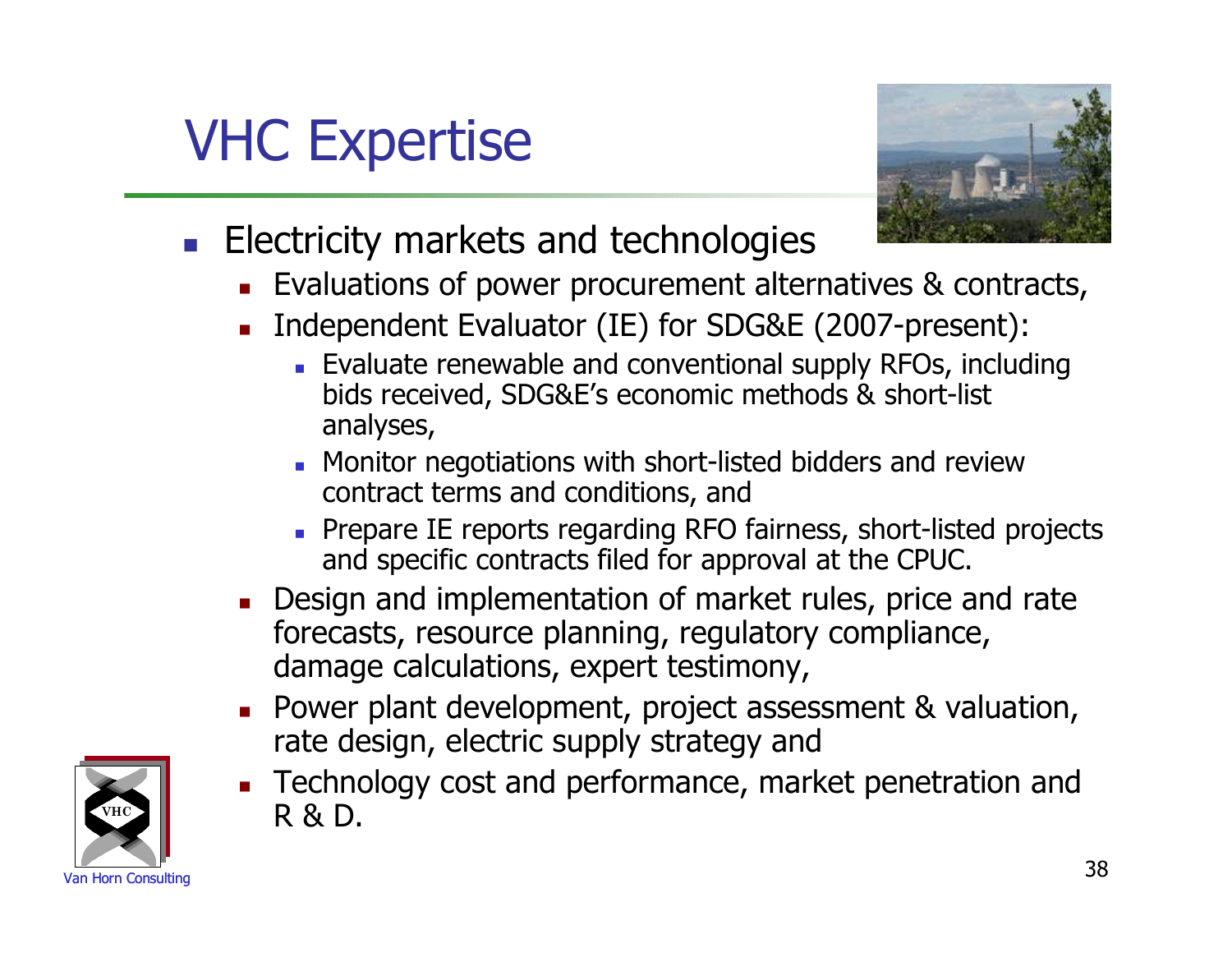# VHC Expertisecont'd



- **Fuels, primarily natural gas and coal** 
	- **Procurement and hedging,**
	- **Reasonable reviews and expert testimony,**
	- Contracts, operations & fuel switching,
	- **Market behavior, prices, economics and regulation, and**
	- **Pipeline assessment, FERC and PUC ratemaking.**
- **Emissions controls, cap and trade markets and** environmental regulations
	- **New Source Performance Standards (NSPS), New Source I** Review, CEQA, and GHG market design and regulation,
	- Cap and trade markets for emission allowances helped develop the U.S. SO<sub>2</sub> market and set the price for the first SO**<sup>2</sup>** allowance market trade in 1992, and



**Forecasted allowance prices and technology cost and** performance for EPRI, TVA, Southern Company and others.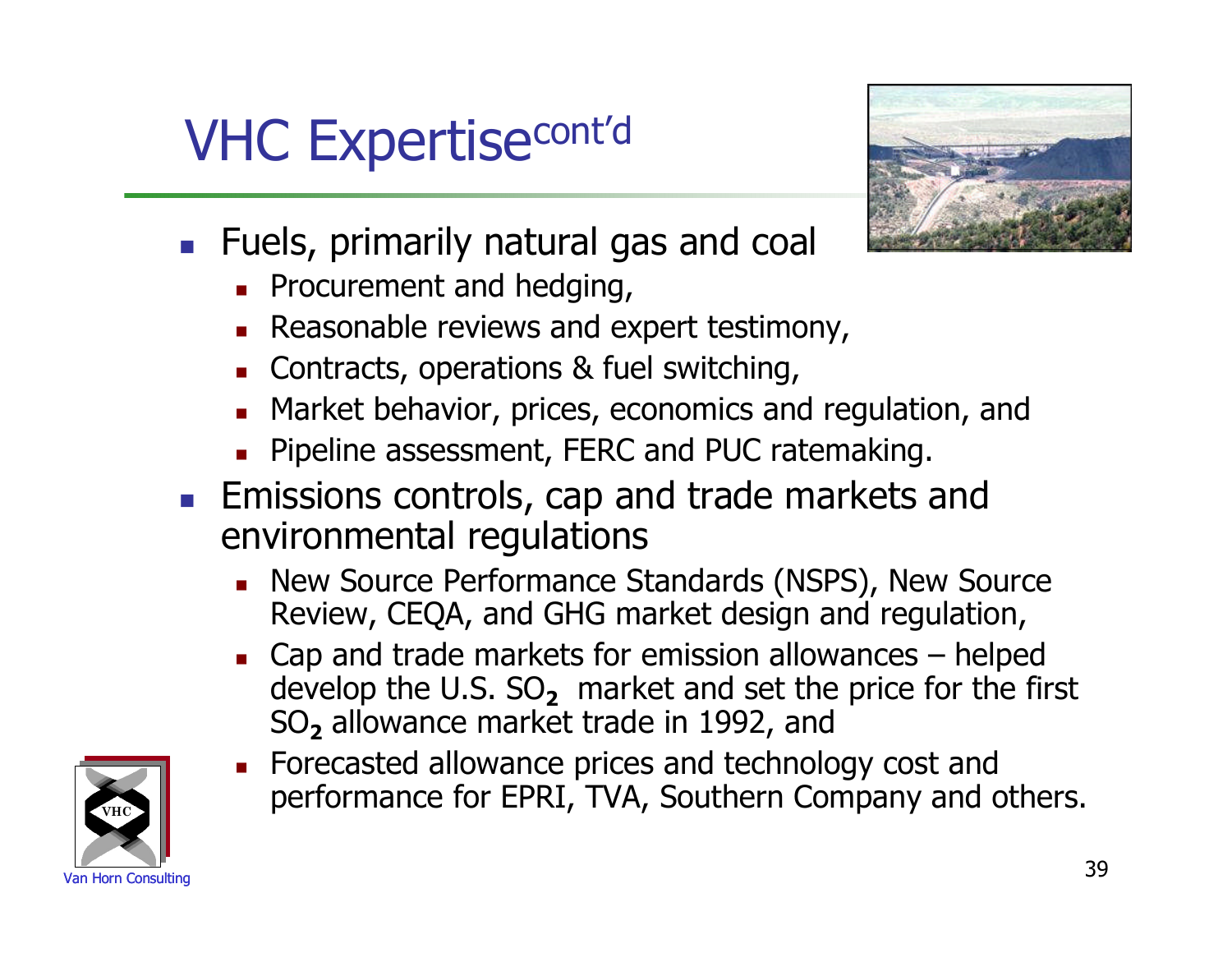### VHC Senior Consultants

- **Michael Katz, M.S., P.E.,** Senior Consultant, has over 25 years experience in electric and natural gas markets, risk management, strategic planning and operations of physical assets. With VHC, Mike is SDG&E's Independent Evaluator for renewable, conventional and demand-side contracts. As PG&E's Vice President, California Gas Transmission (CGT) from 2000 to 2004, he led a department with \$400 million in revenue and 500 people. Earlier, he led PG&E's Power Generation Department and was Director of Generation Portfolio Management and Power Generation Business Planning, after holding positions in Electric Resources Planning.
- **Edward Remedios, Ph.D., Senior Consultant, formerly worked for Chevron** Research Company and for Pacific Gas & Electric Company (PG&E). While at PG&E, Ed coordinated PG&E's long-range planning and was the head of the Economics and Forecasting Department with responsibilities for economic and sales forecasts and project evaluations, including financial and technical assessments.
- **Andrew Van Horn, Ph.D., Managing Director, has 30 years experience evaluating** electricity, natural gas, coal and emissions markets and implementing new technologies, contracts and regulations. He developed EPRI's first Integrated Resource Planning model, provided the price for the first  $SO_2$  allowance trade in 1992, analyzed both the 1977 and 1990 Clean Air Act Amendments and projected impacts of greenhouse gas (GHG) policies from 2000 to 2050. He has advised clients on  $SO_2$  and GHG market design, technology cost and performance, R&D, electricity and gas procurement and contracts, price forecasting, plant valuation and strategic planning. He has testified about power, natural gas, steam and emissions contracts, economic damages, resource planning, tariffs and the economic and environmental impacts of regulations before the FERC, state agencies and courts.